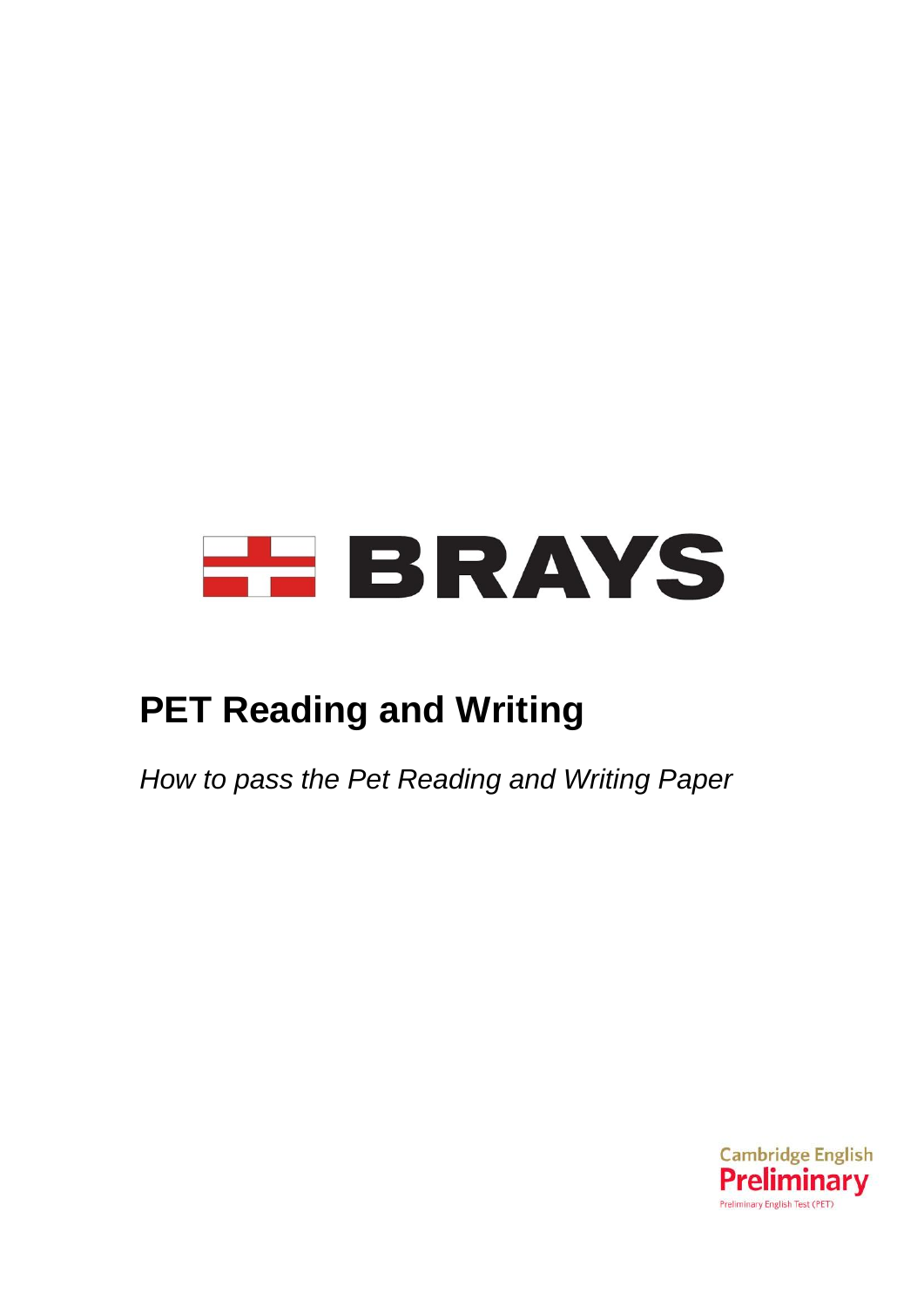

# Index: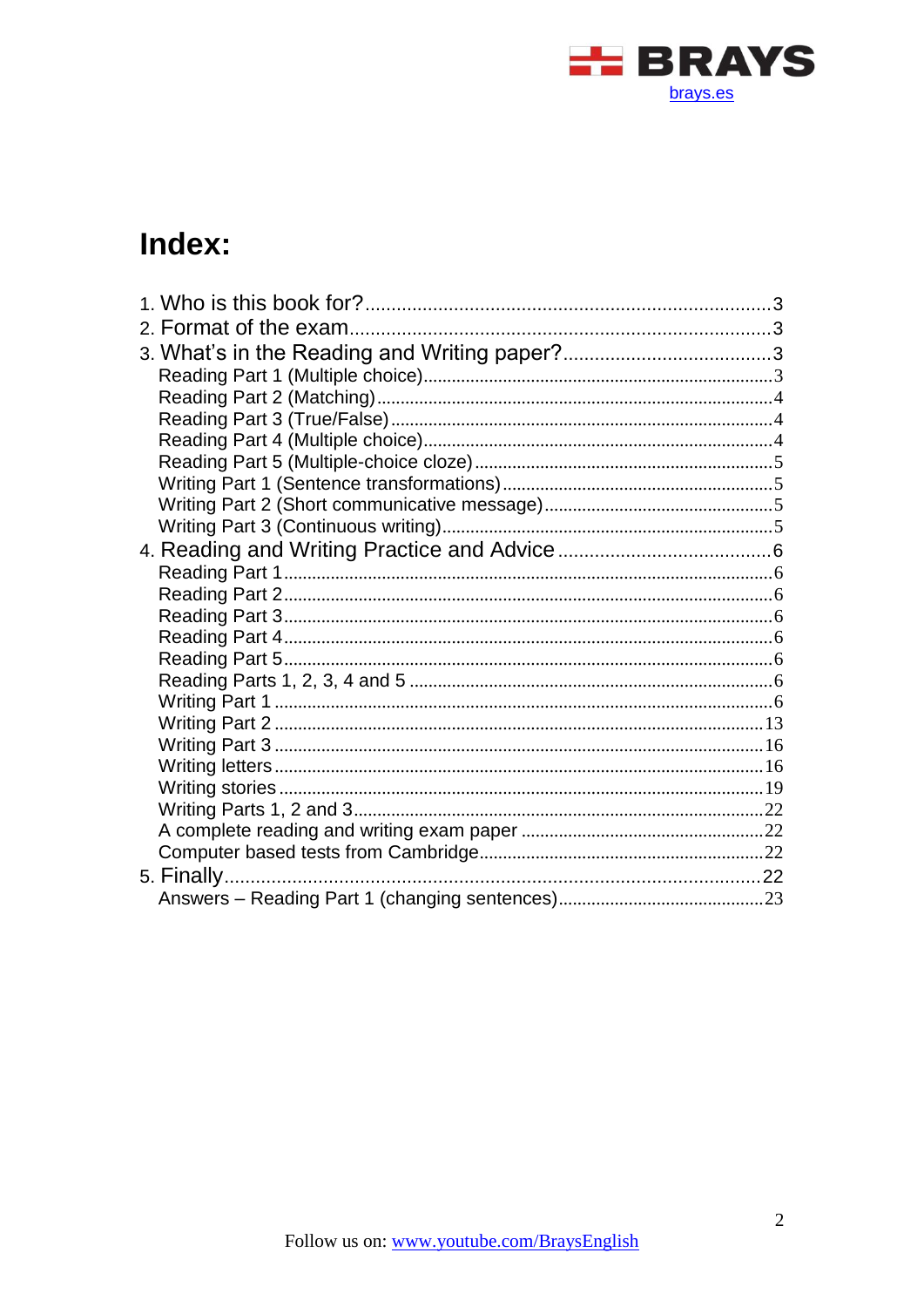

# **PET Reading and Writing**

# **1.Who is this book for?**

<span id="page-2-0"></span>This book is simply for **students** who want good marks in the reading and writing section of the Cambridge PET Exam. It is also useful for *any* lower intermediate student who would like to improve his or her writing.

It is also for **teachers.** Use it exactly as you like. Forward it to students. Print it out. Use it in class. It's completely up to you.

I hope it works.

Enjoy your English and every success with exams.

Alan Bray

Santander, July 2016.

P.S. You can find other free materials to help you prepare for the B1 Preliminary English Test (PET) at the following website, [brays.es](http://brays.es/)

To buy a Complete PET or PET for Schools Online Course with 100 – 150 hours of Listening, Reading, Vocabulary, Use of English practise (including over 20 Exam Practice Papers) [click here.](https://brays.es/online/descripcion/) Simply practise and take the mock exams until you are sure of exam success.

<span id="page-2-1"></span>Spanish speakers can [access this page.](https://brays.es/online/descripcion/)

# **2. Format of the exam**

Format of the exam

**Reading and Writing** is a combined paper of 1 hour 30 minutes. It is worth 50% of your total marks.

The Reading Section has 5 parts and 35 questions. It is designed to show that you can read and understand the main points from signs, newspapers and magazines, and that can use vocabulary and structure correctly.

<span id="page-2-2"></span>The Writing Section has 3 parts and 7 questions.

# **3. What's in the Reading and Writing paper?**

# <span id="page-2-3"></span>**Reading Part 1 (Multiple choice)**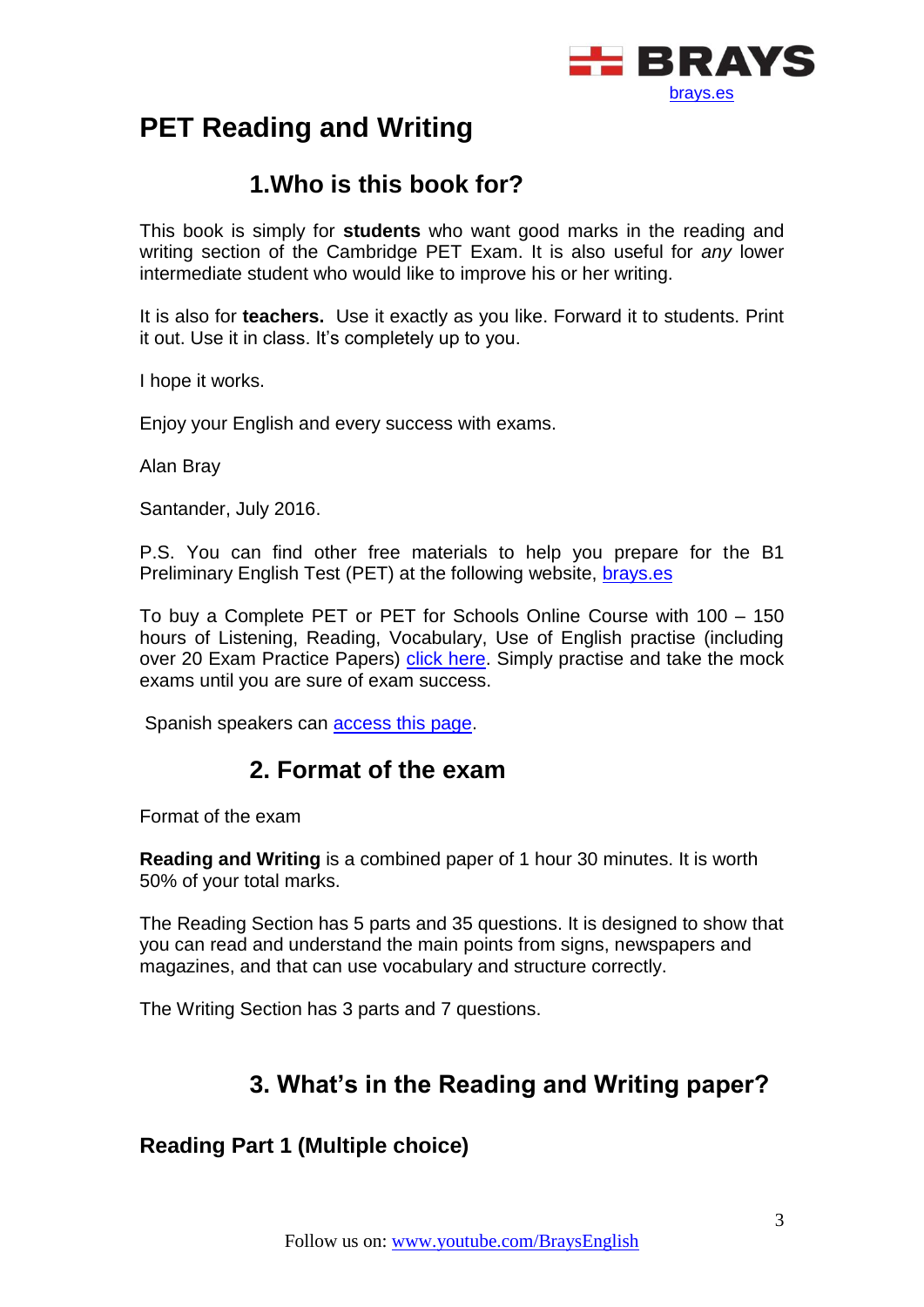

*What's in Part 1?* Five very short texts (they may be signs and messages, postcards, notes, emails, labels, etc.). You have to read them and choose which of the three sentences (A, B or C) is the best description of the text.

*What do I have to practise?* Reading notices and other short texts to understand the main message.

*How many questions are there?* 5

*How many marks are there?* 1 mark for each correct answer.

# <span id="page-3-0"></span>**Reading Part 2 (Matching)**

*What's in Part 2?* Five short descriptions of people and eight short texts to read. You have to match each person to a text.

*What do I have to practise?* Reading eight short texts to find specific information.

*How many questions are there?* 5

*How many marks are there?* 1 mark for each correct answer.

# <span id="page-3-1"></span>**Reading Part 3 (True/False)**

*What's in Part 3?* A long text and 10 sentences about the text. You have to read the text and say if each sentence is true or false.

*What do I have to practise?* Reading a text quickly to find out information.

*How many questions are there?* 10

*How many marks are there?* 1 mark for each correct answer.

# <span id="page-3-2"></span>**Reading Part 4 (Multiple choice)**

*What's in Part 4?* A long text and five questions. You have to read the text and choose the right answer (A, B, C or D) for each of the five questions.

*What do I have to practise?* Reading to understand the detail of a text.

*How many questions are there?* 5

*How many marks are there?* 1 mark for each correct answer.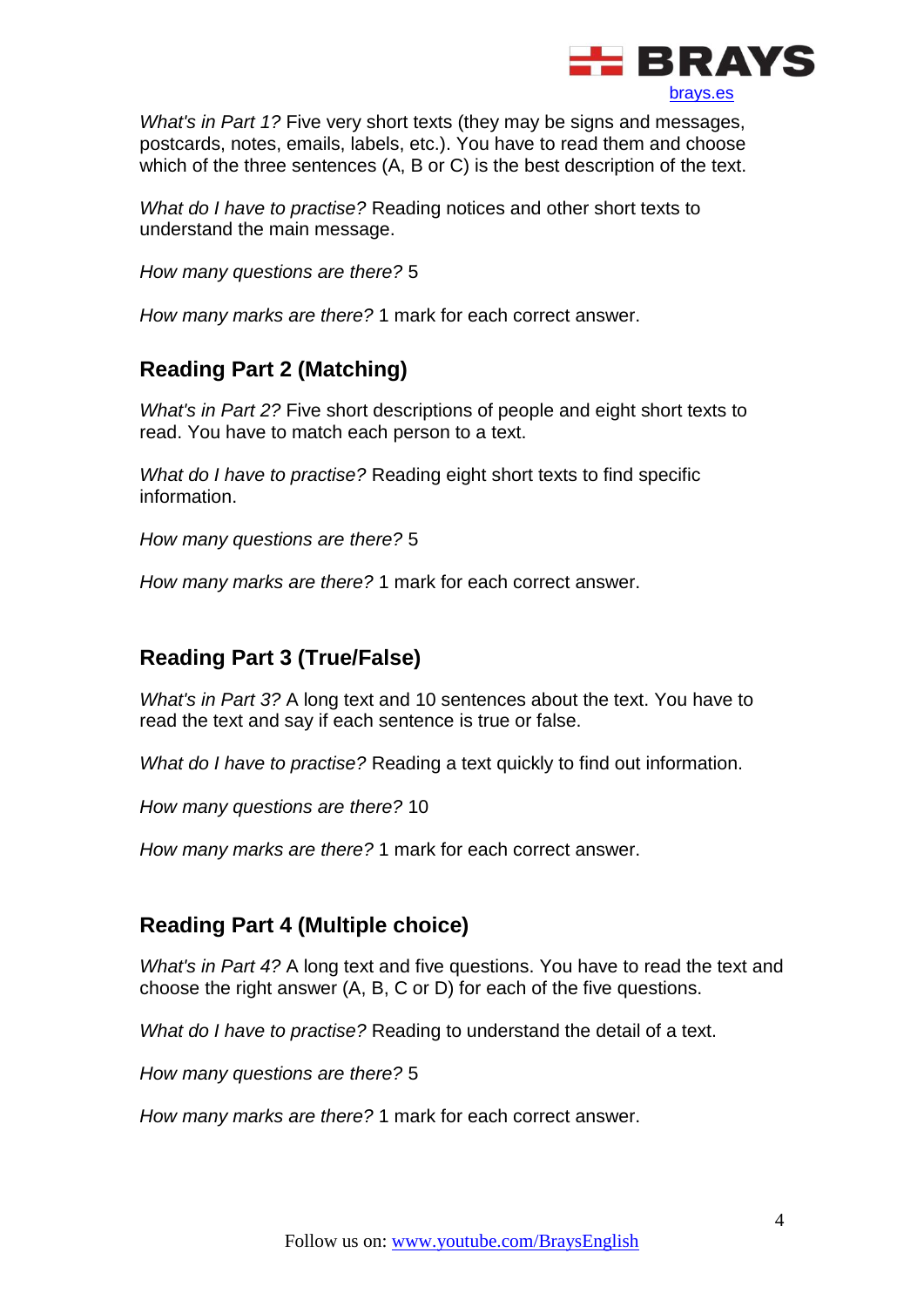

# <span id="page-4-0"></span>**Reading Part 5 (Multiple-choice cloze)**

*What's in Part 5?* A short text with 10 numbered spaces. Each space represents a missing word and you have to choose the right answer from a choice of four (A, B, C or D).

*What do I have to practise?* Understanding vocabulary and grammar.

*How many questions are there?* 10

*How many marks are there?* 1 mark for each correct answer.

# <span id="page-4-1"></span>**Writing Part 1 (Sentence transformations)**

*What's in Part 1?* Five questions which are all about the same theme. For each question there is one complete sentence and a second sentence which has a missing word or words. You have to complete the second sentence so that it means the same as the first sentence.

*What do I have to practise?* How to say the same thing in different ways in English, e.g. 'not warm enough' means the same as 'too cold'.

*How many questions are there?* 5

*How many marks are there?* 1 mark for each correct answer.

# <span id="page-4-2"></span>**Writing Part 2 (Short communicative message)**

*What's in Part 2?* The instructions tell you who to write to and what you should write (a postcard, note, email, etc.).

*What do I have to practise?* Writing short messages.

*How many questions are there?* 1

*How much do I have to write?* 35–45 words

*How many marks are there?* 5

# <span id="page-4-3"></span>**Writing Part 3 (Continuous writing)**

*What's in Part 3?* You have a choice of two questions: an informal letter or a story.

*What do I have to practise?* Writing letters and stories.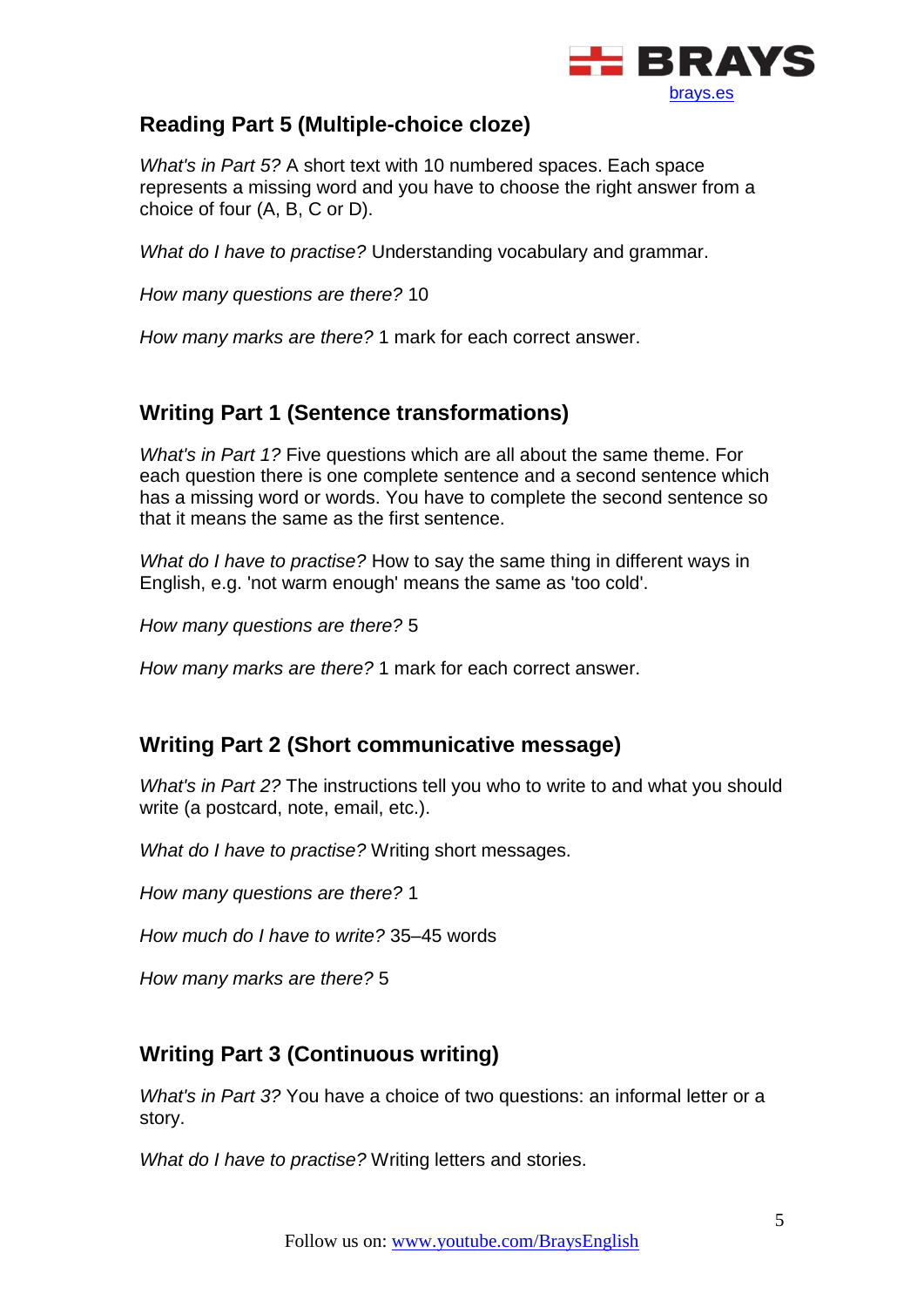

*How many questions are there?* 1

*How much do I have to write?* About 100 words

*How many marks are there?* 15

A practice reading and writing exam paper can be accessed [on this page:](http://www.cambridgeenglish.org/exams/preliminary/exam-format/)

# **4. Reading and Writing Practice and Advice**

# <span id="page-5-1"></span><span id="page-5-0"></span>**Reading Part 1**

[This page](http://www.flo-joe.co.uk/preliminaryenglish/reading/pet_reading_part_1_practice_test.htm) provides practice for Part 1

# <span id="page-5-2"></span>**Reading Part 2**

[This page](http://www.flo-joe.co.uk/preliminaryenglish/reading/pet_reading_practise_test_part_2.htm) provides practice for Part 2

# <span id="page-5-3"></span>**Reading Part 3**

[This page](http://www.flo-joe.co.uk/preliminaryenglish/reading/pet_reading_part_3_practice_test.htm) provides practice for Part 3

# <span id="page-5-4"></span>**Reading Part 4**

[This page](http://www.flo-joe.co.uk/preliminaryenglish/reading/pet_reading_part_4_practice_test.htm) provides practice for Part 4

# <span id="page-5-5"></span>**Reading Part 5**

[This page](http://www.flo-joe.co.uk/preliminaryenglish/reading/pet_reading_practise_test_part_5.htm) provides practice for Part 5

To practise Synonyms in Part 5 of the PET Reading Paper access [this page.](http://www.flo-joe.co.uk/preliminaryenglish/vocabulary/pet-synonyms.htm)

To practise Collocations in Part 5 of the PET Reading Paper access [this](http://www.flo-joe.co.uk/preliminaryenglish/vocabulary/pet-collocations.htm)  [page.](http://www.flo-joe.co.uk/preliminaryenglish/vocabulary/pet-collocations.htm)

# <span id="page-5-6"></span>**Reading Parts 1, 2, 3, 4 and 5**

Further practice for all 5 Reading Parts can be [found here.](http://www.englishaula.com/en/pet-exam-reading-cambridge-preliminary-english-test-video-lessons-practice-tests-exercises.php)

# <span id="page-5-7"></span>**Writing Part 1**

**Complete the second sentence** so that it means the same as the first. Use **no more than 3 words.**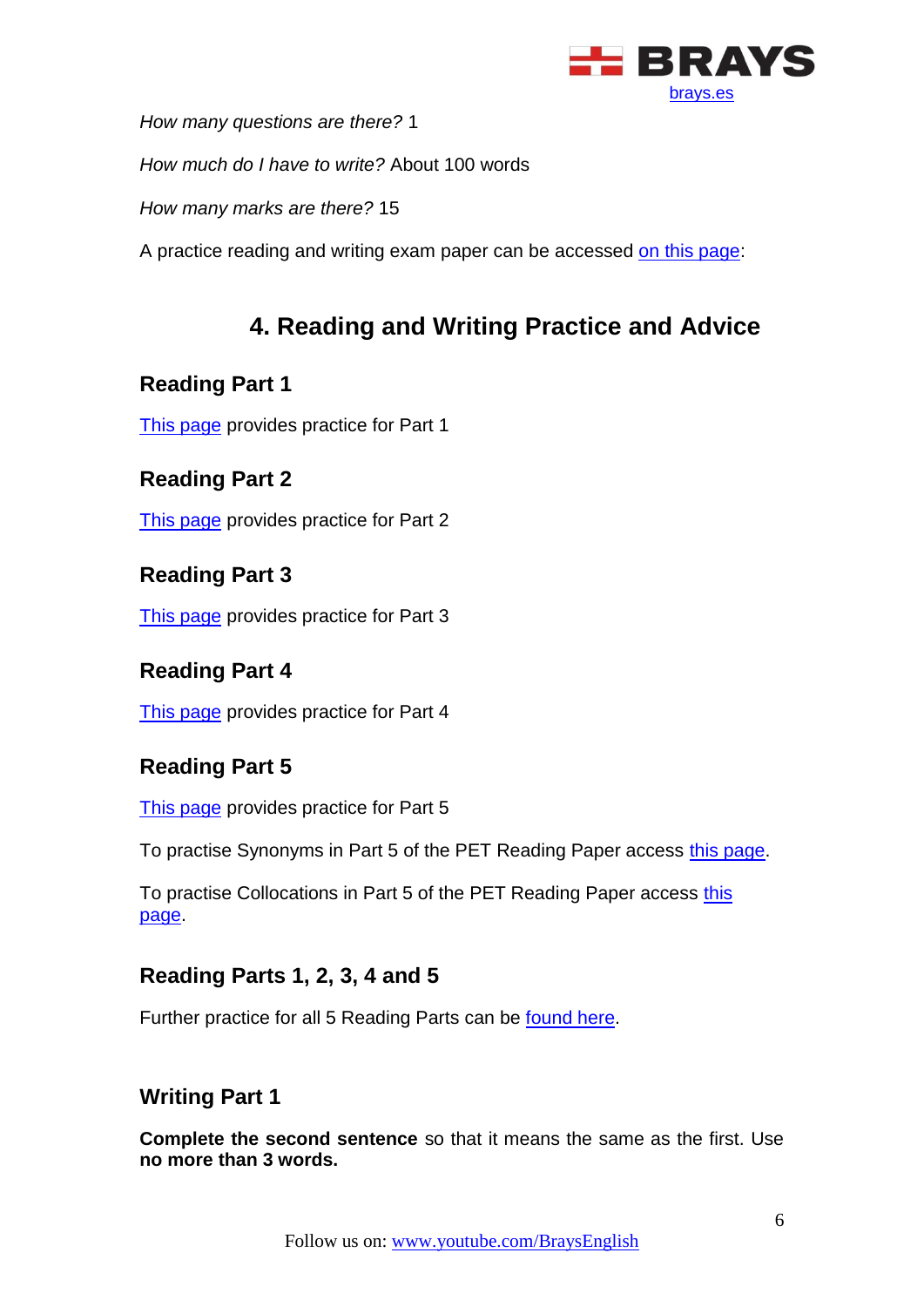

*1. Do you play basketball well? Are you a …………………… player?*

*2. Does art interest you? Are you ………………… art?*

*3. What is your age? How ………….. you?*

*4. Which is your favourite school subject? Which school subject ………….. like best?*

*5. How is that spelt? How do …………….. that?*

*6. Each lesson lasts forty minutes. Each lesson …………….. long.*

*7. What's the price of this book, please? How ……… this book, cost, please?*

*8. I think Spain is a wonderful country. Spain is a wonderful country ……… opinion.*

*9. I think you are right about the weather. I agree …………. about the weather.*

*10. I think mobile phones are very useful. Mobile phones are very useful ……….. opinion.*

*11. We'll talk about the price first. How ………………… about the price first?*

*12. Bill is too weak to carry the box. Bill isn't …………. to carry the box.*

*13. In our school only a few students have blonde hair. In our school, not ………………….. curly hair.*

*14. My sister prefers milk chocolate to dark chocolate. My sister likes milk chocolate ………… dark chocolate.*

*15. In our house, dinner is usually prepared by my father. In our house, my father …………………. dinner.*

*16. My father said, 'Come home at 10.' My father told ………home at 10.*

*17. Susan asked for paella in the restaurant.*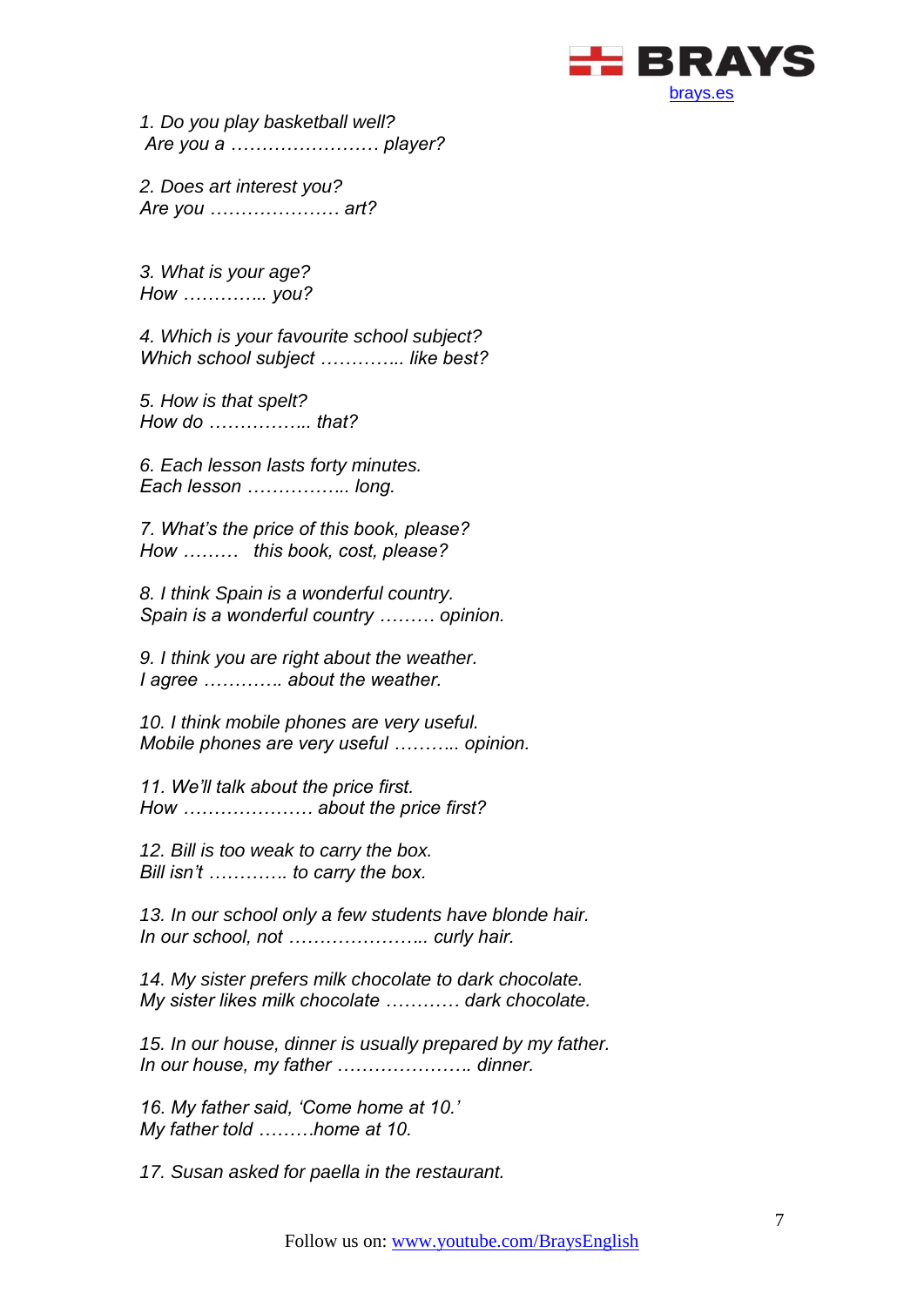

*In the restaurant, Susan said, 'Can ………… paella, please?'*

*18. Mary suggested that we order a pizza. Mary said, 'Let's ………………… a pizza.'*

*19. Britain is a small island, so everywhere is near to the sea. Britain is a small island, so nowhere is ………………. the sea.*

*20. Never go for a long run without taking water with you. Take water with you, if you're ……………… a long run.*

*21. Look at a map of Africa if you want to find Zimbabwe. You won't find Zimbabwe unless ……………………… a map of Africa.*

*22. I became a policeman five years ago. I …………. a policeman for five years.*

*23. I came to Spain in 2005. I …………….. in Spain since 2005.*

*24. My mother asked me if I wanted an ice-cream. My mother said, 'Would …………. an ice-cream?'*

*25. Yesterday a photographer took my photo. Yesterday my photo ………..…….. a photographer.*

*26. My book is heavier than my brother's. My brother's book isn't …………..… mine.*

*27. At first, you'll have difficulty understanding the rules. At first, understanding the rules will be ……………. for you.*

*28. I have to find accommodation before I look for a job. I can't look for a job ………………. accommodation.*

*29. I've promised to write home and so has my sister. My sister and I ……………………… to write home.*

*30. Last night I took a tablet to stop my tooth aching. Last night I took a tablet, because …………….. aching.*

*31. My sister does exercise because she must keep fit to play in the basketball team. My sister does exercise to ……………… play in the basketball team.*

*32. If you don't stop drinking coffee in the evening, you'll never sleep well. You'll never sleep well unless …………… coffee in the evening.*

*33. People with influenza should stay in bed for a couple of days. Stay in bed for a couple of days if you ……….. influenza.*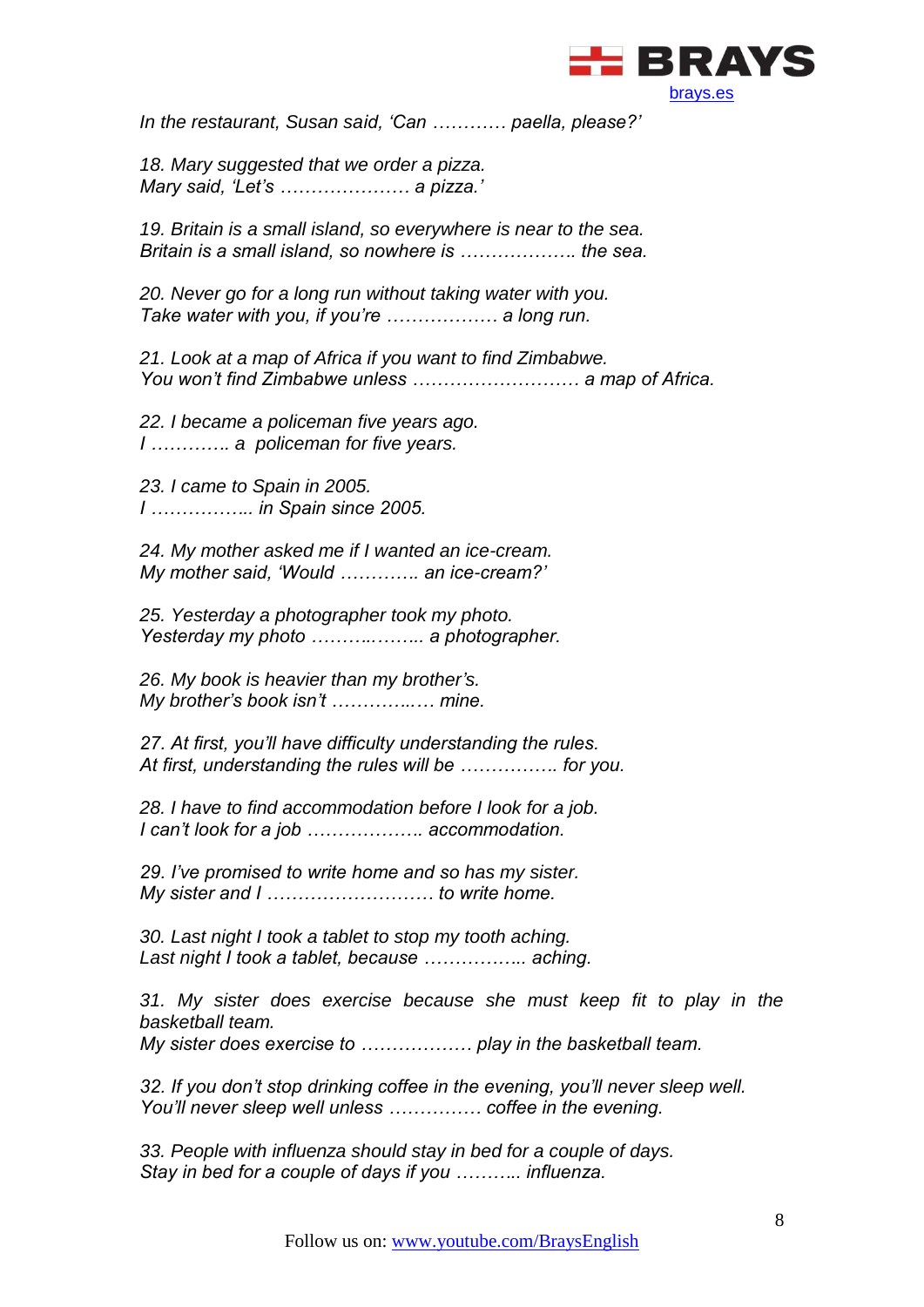

*34. Smoking isn't allowed in pubs in England. You …………….. in pubs in England.*

*35. The earliest clocks used the sun's shadow to tell the time. With the earliest clocks, people ………………… the time by using the sun's shadow.*

*36. Modern clocks are more accurate than old fashioned ones were. Old fashioned clocks weren't as …………………… modern ones are.*

*37. The most famous clocks in the world are made in Switzerland. In Switzerland, they …………………… the most famous clocks in the world.*

*38. An alarm clock helps you to wake up early. An alarm clock is helpful ………………. you need to wake up early.*

*39. People without watches are often late for appointments. People without watches are often not ………………….. for appointments.*

*40. My uncle prefers travelling by car to travelling by plane. My uncle thinks travelling by car is better …………………. plane*

*41. My dad is confused by internet. Internet …………. my dad.*

*42. Whose are these glasses? Who do these glasses ……………… to?*

*43. When I read for too long, I find it tiring. I get ……….. when I read for too long.*

*44. Why don't you phone Sam up? If I were you, ………….. phone Sam up.*

*45. My father said, "Don't burn the toast!" My father told …………….. burn the toast.*

*46. Bread is more expensive than last year. Last year, bread ………….. than it is now.*

*47. The school phone is often engaged. It is often …………… phone the school.*

*48. Susan said, "Why don't you go to the shop?" Susan said, "How …………………… to the shop?"*

*49. Many shops accept credit cards. In many shops you …………….. credit card.*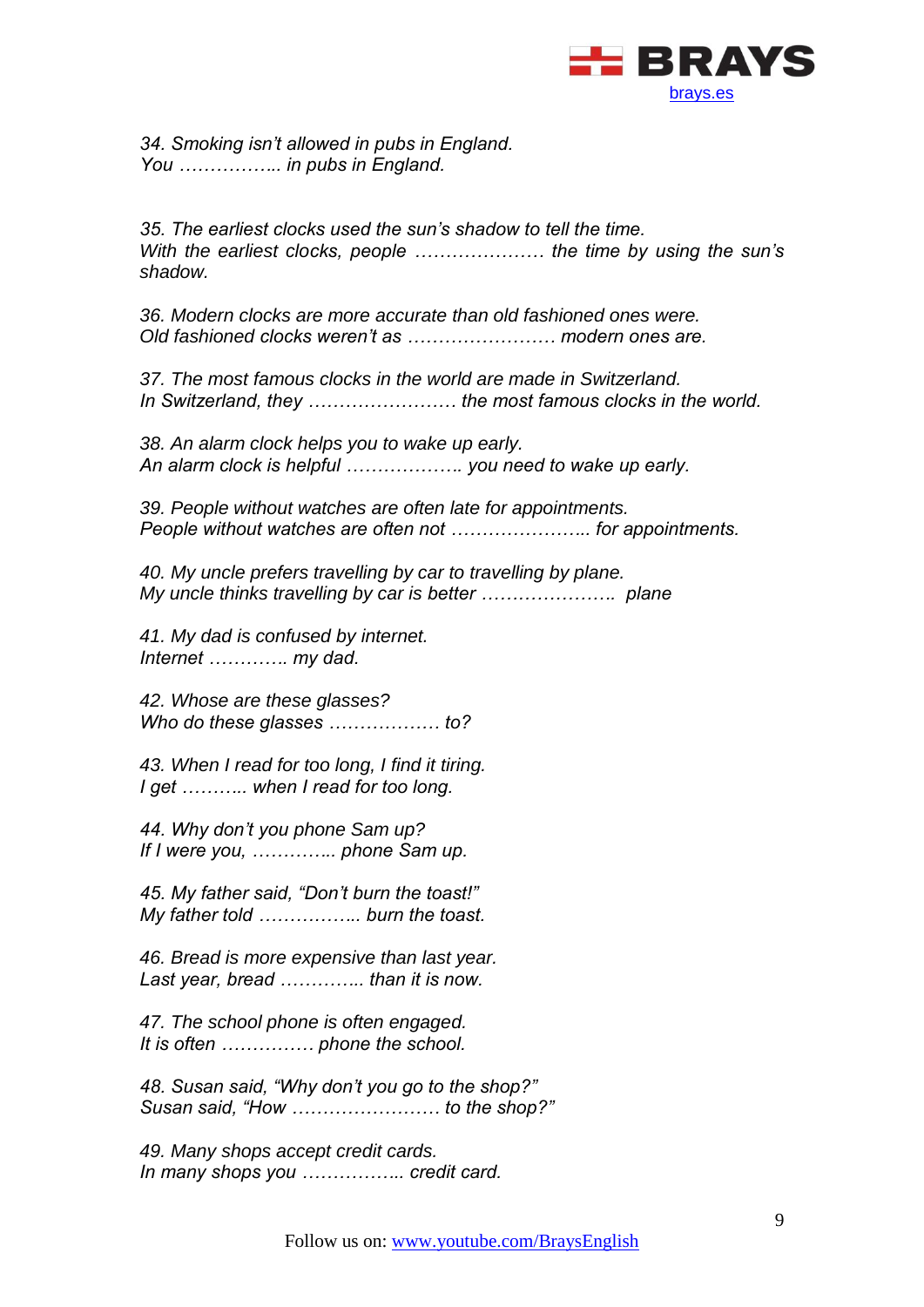

*50. You can't smoke in pubs in England. Smoking …………………. in pubs in England.*

*51. My brother has borrowed my bike. I ……… my brother my bike.*

*52. He hasn't seen a play by Shakespeare before. This is ……………….. play by Shakespeare he has seen.*

*53. This play is longer than Shakespeare's other plays. Shakespeare's other plays are not …………… this one.*

*54. How much does the meal cost? What is ………………. the meal?*

*55. I hope my brother returns the bike to me soon. I hope my brother …………………. back my bike soon.*

*56. Last year wasn't as warm as this year. This year is ……………..…. last year was.*

*57. How much is it to go scuba diving? What ………………… to go scuba diving.*

*58. Do you know who this pen belongs to? Do you know ………….. pen this is?*

*59. Sam can swim well. Sam is …………………. swimming.*

*60. Running in boots isn't easy. Heavy boots make it ………………. run.*

*61. A ticket for the football match costs 30 euros. The cost of a ticket for the match ………… 30 euros.*

*62. Entrance for league matches is more expensive than for cup matches. Entrance for cup matches ……………….……… than for league matches.*

*63. You don't have to pay to watch the second team. You can watch the second team ……………… paying.*

*64. There are no foreigners in the team now. The team doesn't ………………………. any more.*

*65. The new bar has been open for a week. The new bar ……………….. last week.*

*66. The criminal escaped in a car.*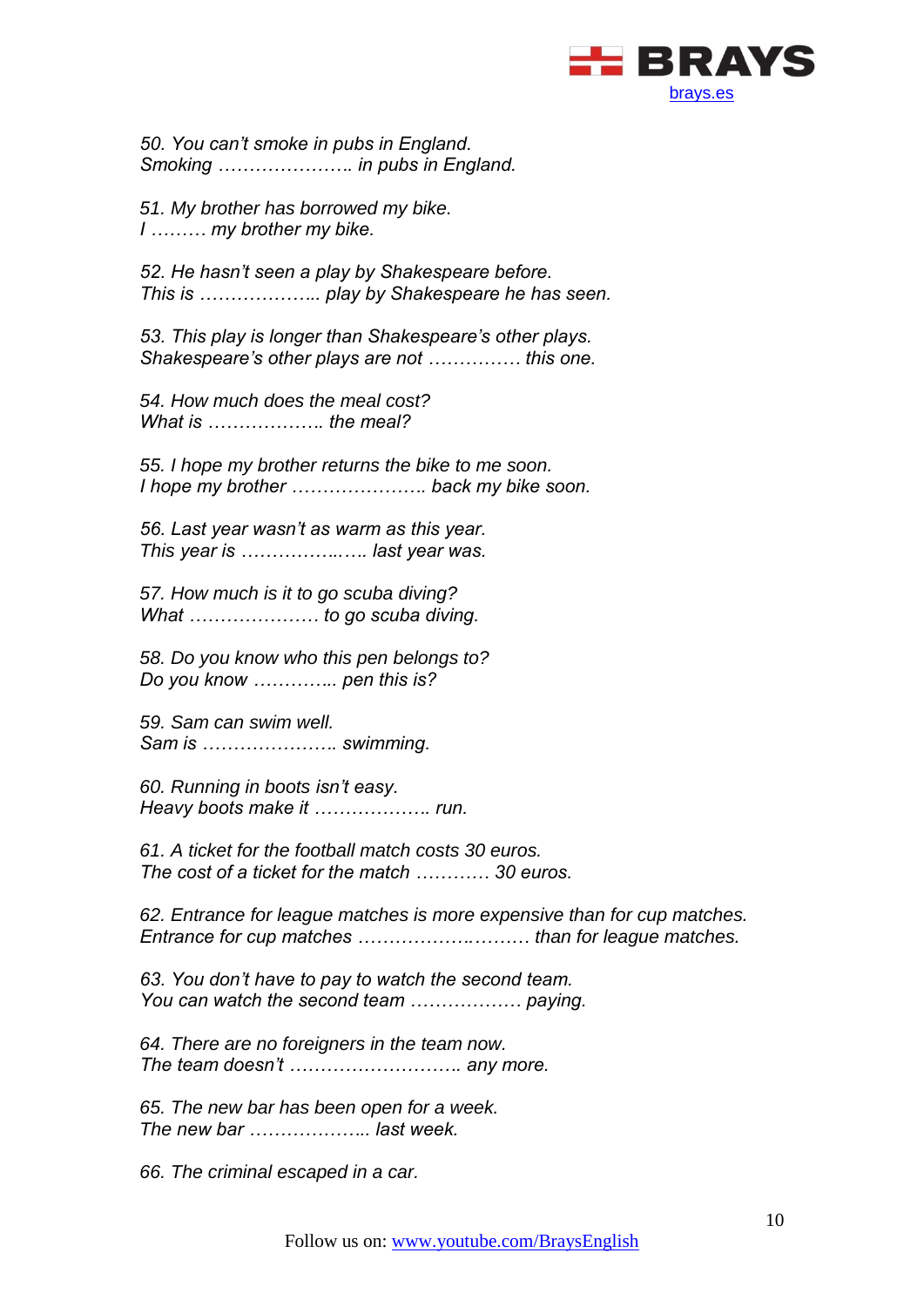

*The criminal made …………………. in a car.*

*67. The teacher said she wouldn't punish him this time. The teacher said she would let …………..…. this time.*

*68. I didn't know it was illegal to smoke in the restaurant.. I didn't know it was against ……………. to smoke in a restaurant.*

*69. Not many people in England speak Chinese. Not a ………………….. people in England speak Chinese.*

*70. The bomb exploded late last night. The bomb went ………… late last night.*

*71. There weren't many people watching the film. There were only ………. people watching the film.*

*72. I didn't recognize him until he removed his sunglasses. I didn't recognize him until he ………. off his sunglasses.*

*73. Make sure you have everything before you leave the plane. Make sure you have everything before you …………. off the plane.*

*74. Why didn't you go to school today. You should ………….. to school today.*

*75. It's possible that John remembered to turn off the lights. John might ………………………… to turn off the lights.*

*76. There was a chance we'd win the competition, but we didn't. We could ………………….. the competition, but we didn't.*

*77. I didn't invite Sarah to the party, and now I regret it. I ……………………. Sarah to the party.*

*78. I can't wait for Christmas. I'm really ………………….. Christmas.*

*79. I didn't see the film because my TV was broken. I would ……………….. the film if my TV hadn't been broken.*

*80. We've got too few people to make a team. We haven't ……………… people to make a team.*

*81. I'll get fat if I carry on eating a lot. I'll get fat ……………… stop eating a lot.*

*82. We'll have a barbecue this weekend, unless the weather's bad. If the weather's bad this weekend, we…………… a barbecue.*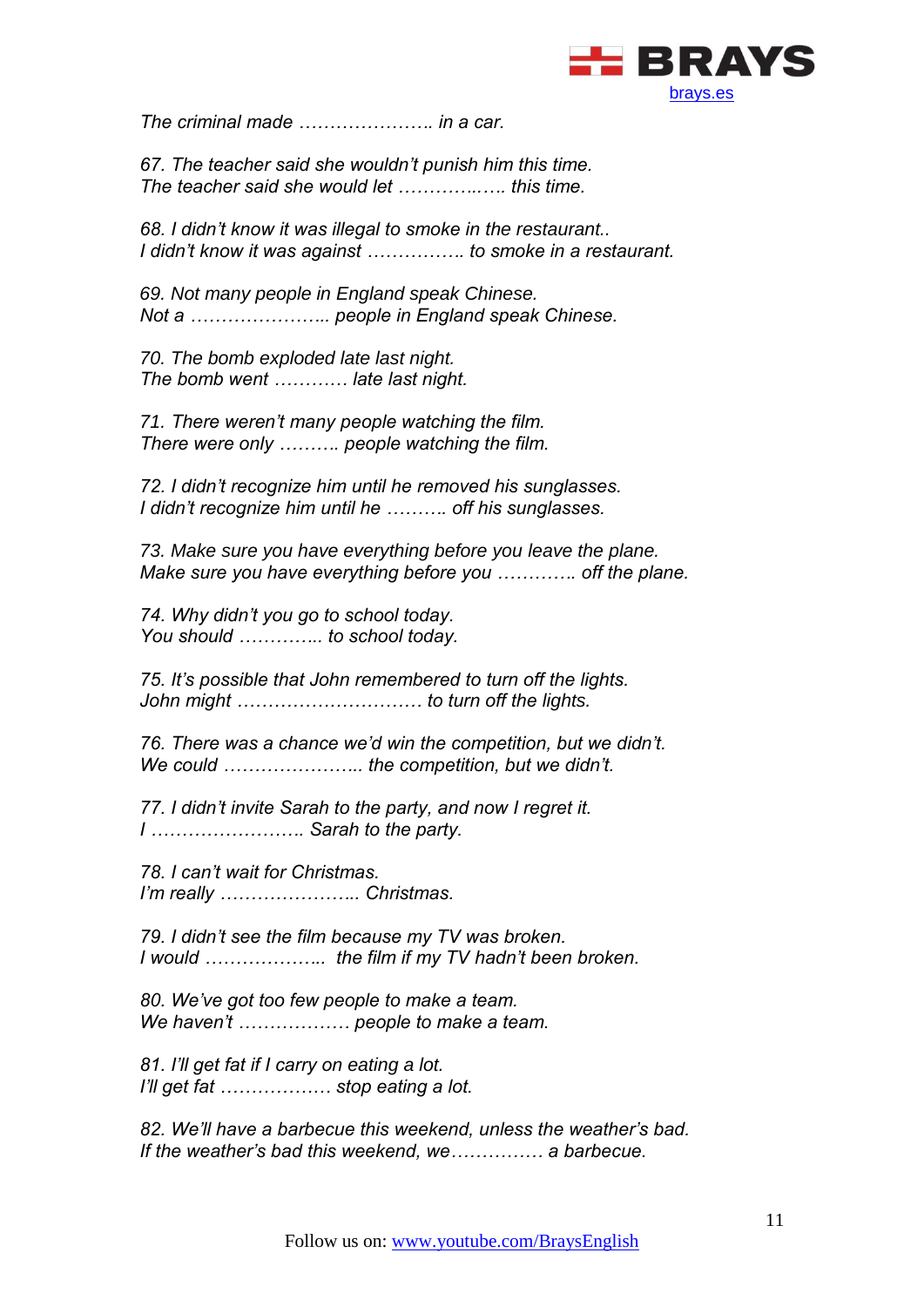

*83. Loud planes annoy many people. Many people ……………….. loud planes.*

*84. They are going to build a new shopping centre here next year. A new shopping centre is going ……………………here next year.*

*85. People send billions of emails every day. Billions of emails ………….. every day.* 

*86. "Can you come tomorrow, Sandra?" Sandra was asked if she …………….. tomorrow.*

*87. "Do you have any questions, Bill?" Bill was asked …………… any questions.*

*88. Where are you living at the moment? Can you tell me where …………………. at the moment.*

*89. Why have you quit your job? Could you explain …………….. quit your job.*

*90. What did you say to the headmaster. I'd like to know ……………… to the headmaster.*

*91. Robert apologised for being late. Robert was ……………….. for being late.*

*92. I didn't like curry at all. I never ……………….. like curry.*

*93. Who broke the window? Who was responsible ………………… the window?*

*94. If you ask me, footballers get too much money. In ……………….. footballers get too much money.*

*95. The programme wasn't interesting so I turned off the TV. I wouldn't have turned off the TV if the programme ……………… interesting.*

*96. We went to class because it was an important lesson. We wouldn't have gone to class if it …………………. an important lesson.*

*97. You are too young to have a girlfriend. You are not ………………….. to have a girlfriend.*

*98. That man's dog chased me yesterday. That's the man ……………. chased me yesterday.*

*99. Car fumes pollute our cities. Our cities …………………. car fumes.*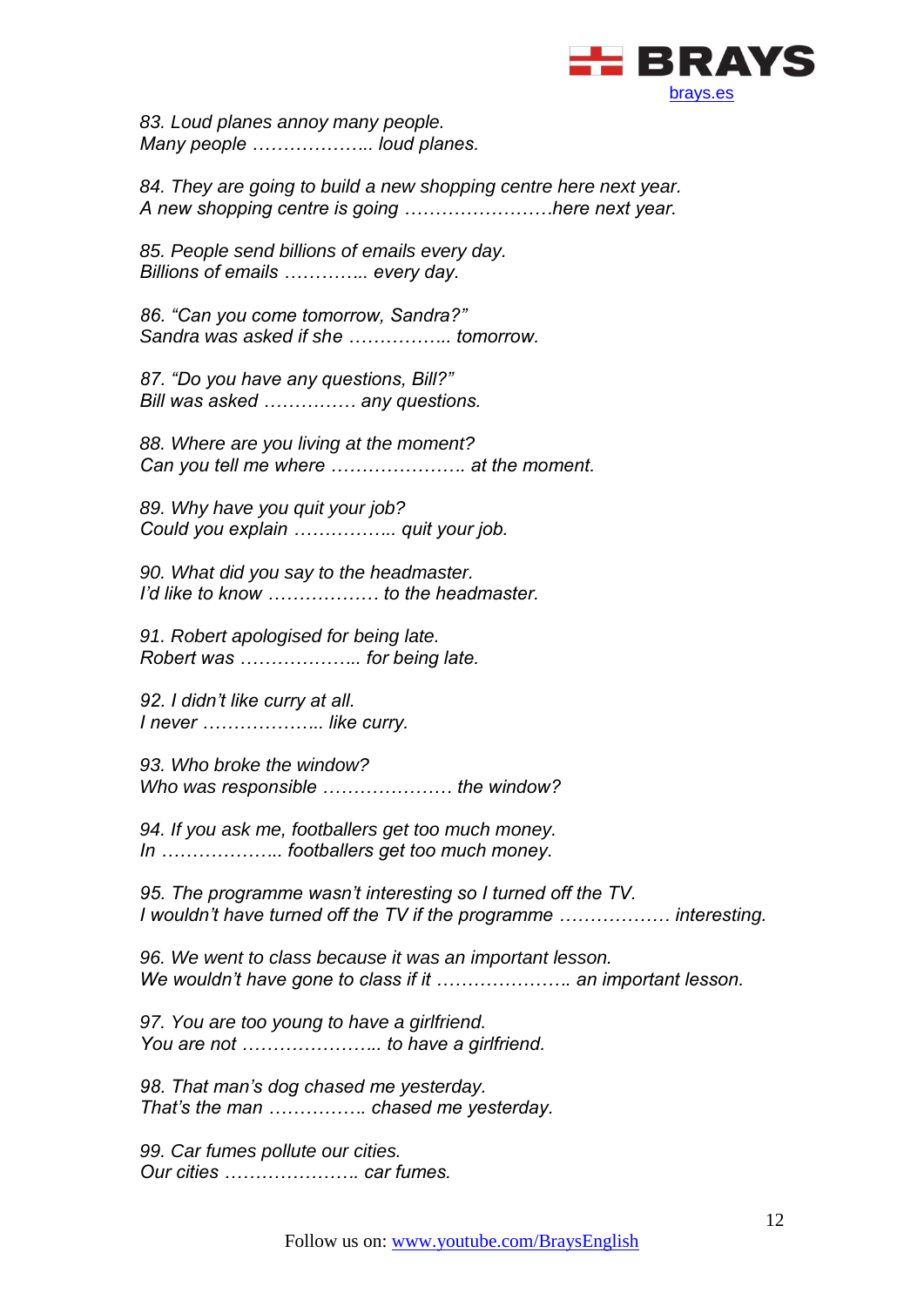

*100. There was too much noise to hear the teacher. There was ……………… noise that I couldn't hear the teacher.*

# <span id="page-12-0"></span>**Writing Part 2**

# **Useful Phrases for all writing types**

#### **Making comparisons**

- *………. more often than ………*
- *………. less often than ……….*
- *………. as often as …………*
- *………. faster than ………..*
- *….…… slower than …….*
- *………. as fast as ………*
- *………. better than …….*
- *………. worse than …….*
- *………. as good as …….*

#### **Saying when something happens**

- *……….. before ……….*
- *……….. after …………*
- *……….. until …………*
- *……….. when ………..*
- *……….. as soon as ……*
- *……….. while …………*
- *……….. during ………..*

Advice:

- 1. Read the instructions carefully and imagine the situation.
- 2. Make sure you write about **all three points** in the instructions.
- 3. Remember to address your message to the person named (eg Dear John, Hi Sam).
- 4. Don't forget to write your name at the end.
- 5. Don't write less than 35 words or more than 45.
- 6. Check what you have written for silly mistakes.

#### **Sample Questions:**

1. You want a classmate to help you to do something. Write a note to him or her. In the note you should:

- Explain what help you want
- Suggest a time when your classmate can help
- Offer to do something for your classmate in return

Write 35-45 words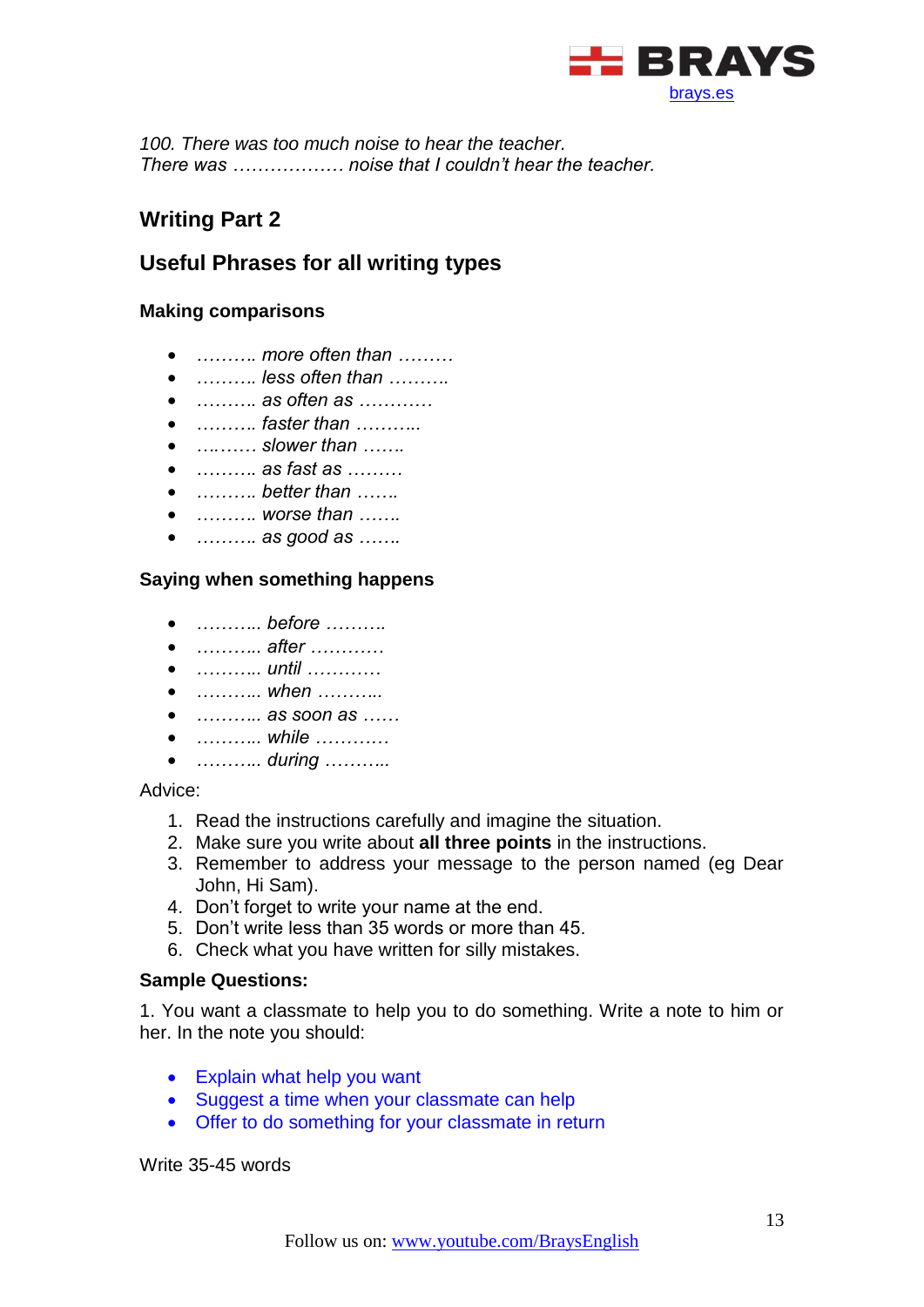

2. You have an American penfriend called Pat who asks what your bedroom is like . Write an email to Pat. In the email, you should

- Tell her how big your room is
- Say what's in the room
- Explain why you like it

Write 35-45 words

3. You have arranged to meet a Welsh friend at the bus station., but now you can't go. Write an email to Ted, an English friend. In your email you should:

- ask Ted to go in your place
- say why you can't go
- describe your cousin

Write 35-45 words

4. You are going to visit an Irish friend called Pat, who lives in a small village in the countryside. Send Pat an email. In the email you should,

- say how you will travel
- sell her what time you will arrive
- say what you'd like to do during the visit

Write 35-45 words.

5. You and your English friend Chris have decided you want to have a more healthy lifestyle.

Send an email to Pat. In your email, you should:

- tell Chris about your new sleeping habits
- say what type of food you plan to eat in future
- suggest some exercise or sport you can do together

Write 35-45 words

6. You have promised to help your friend Ben to prepare for his birthday party next week, but now you can't go.

Write an email to Ben. In your email you should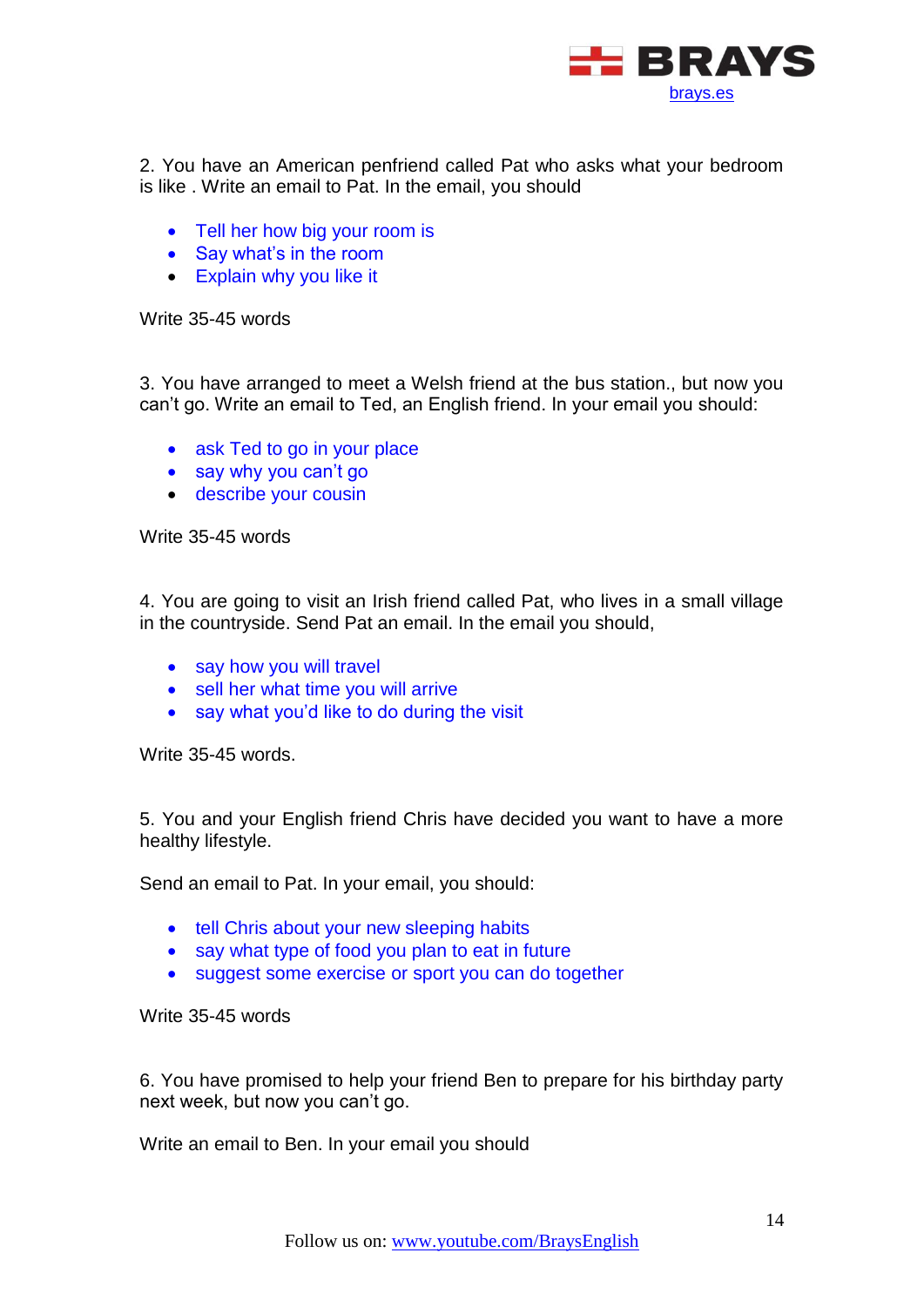

- *explain why you can't go*
- *apologise*
- *suggest someone else who can help*

Write 35-45 words.

7. An English family has moved into the house next door. You would like to introduce yourself to them.

Write a note to the family. In your note, you should

- *introduce yourself*
- *tell them something useful about the area*
- *offer to do something for them*

Write 35-45 words.

8. You've just received a present from Tom, an Australian friend.

Write a postcard to Tom. In your postcard you should

- *thank him for the present*
- *tell him why you love it*
- *tell him what you are going to send him in return*

Write 35-45 words.

9. You want to invite Sarah, an English girl who has just come to your school, to go out with you and your friends tonight.

Write a note to leave for Sarah

- *inviting her to go out with you all tonight*
- *saying where you are going*
- *suggesting what she should wear*

Write 35-45 words.

10. You are on holiday at the seaside and are sending a postcard to your Scottish friend, Maggie.

In your postcard to Maggie you should

- *explain when your holiday started*
- *tell Maggie where you are staying*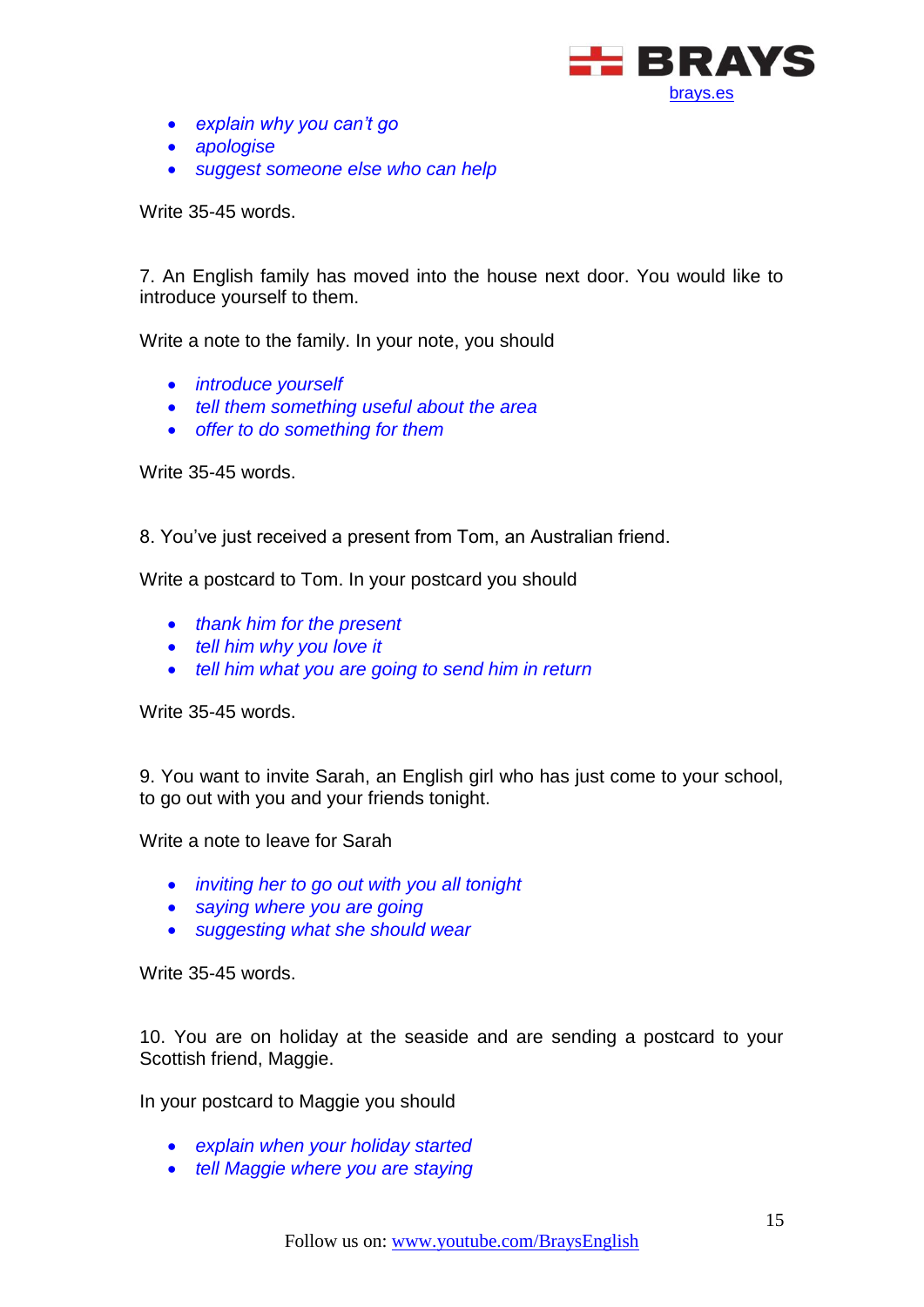

*say what you like most about the holiday*

Write 35-45 words.

# <span id="page-15-0"></span>**Writing Part 3**

#### **4 essentials for good answers**

- 1. Answer the question
- 2. Plan
- 3. Use paragraphs
- 4. Revise your work

Make sure you answer the question exactly *and no more*.

It is essential to plan your writing. This should take at least 10 minutes to plan for each question.

In a relatively short piece of writing you will need 4 or 5 paragraphs. The first paragraph will be your introduction. Paragraphs 2, 3 and perhaps 4, will contain the body of your answer, and the last paragraph your concluding comments.

Allow at least 5 minutes for each question to check your answer. Look out for silly mistakes with tenses, word order, spellings etc.

#### **Advice**

- read instructions carefully
- choose the one you like best

If you choose **letter** 

- plan your letter
- write about the topic and nothing else
- answer all the questions asked by your friend

#### If you choose **story**

- use title or first sentence to guide you
- ask yourself questions *Who…? Where…? When…? Why…?How did I/he/they feel? What happened in the end?*
- plan your story before you write

#### **Always**

- $\bullet$  plan
- use separate paragraphs
- read through to correct grammar or spelling mistakes
- write 100 words, or nearly 100, but not many more

# <span id="page-15-1"></span>**Writing letters**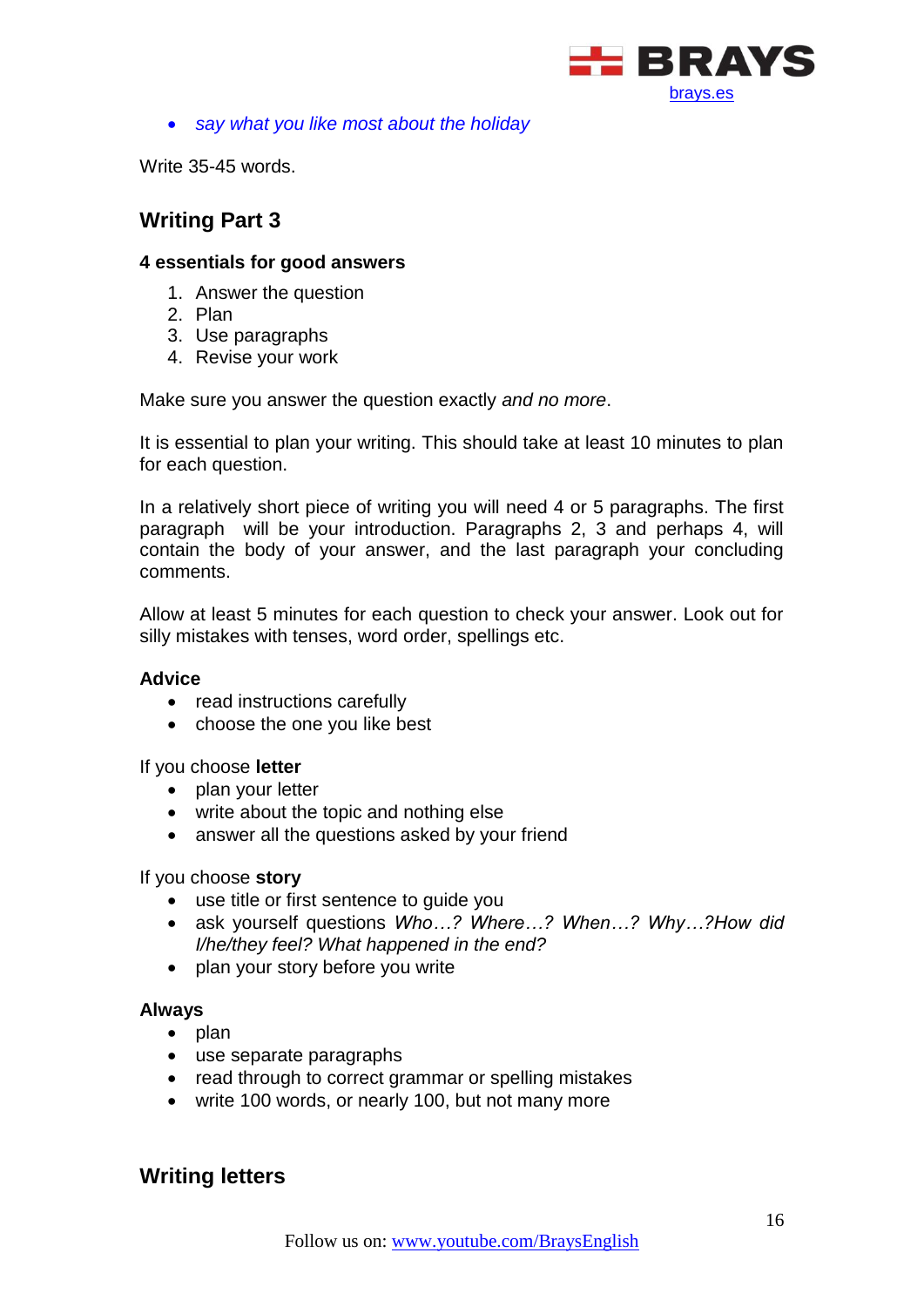

#### **Useful phrases for letters**

#### **Informal Letters - Greetings:**

- *Dear Jim*
- *Hello Jim*
- *Hi Jim*

#### **Introductory sentences for letters:**

- *How's it going?*
- *How are you?*
- *How are things with you?*
- *How are things?*
- *Thank you for your letter*
- *It was good to receive your letter*

#### **An informal letter referring to good news:**

- *Glad to hear about*
- *I'm really glad to hear about*
- *I'm very happy to hear about*
- *I was very happy to read about*
- *Great news about your*

#### **An informal letter referring to bad news:**

- *I'm sorry to hear about*
- *I'm very sorry to hear about*
- *Sorry to read about*

#### **Goodbye sentences for letters:**

- *Well, time to go*
- *Well, it's time to go*
- *Well, got to go*
- *Write soon*
- *Make sure you write soon*
- *Love*
- *Lots of love*
- *All my love*
- *Will write again soon*

#### **Sample Questions – writing letters**

1. You have joined a social site on the internet. Write a description of yourself to put on your page.

Remember to include:

your personal details, for example, name and age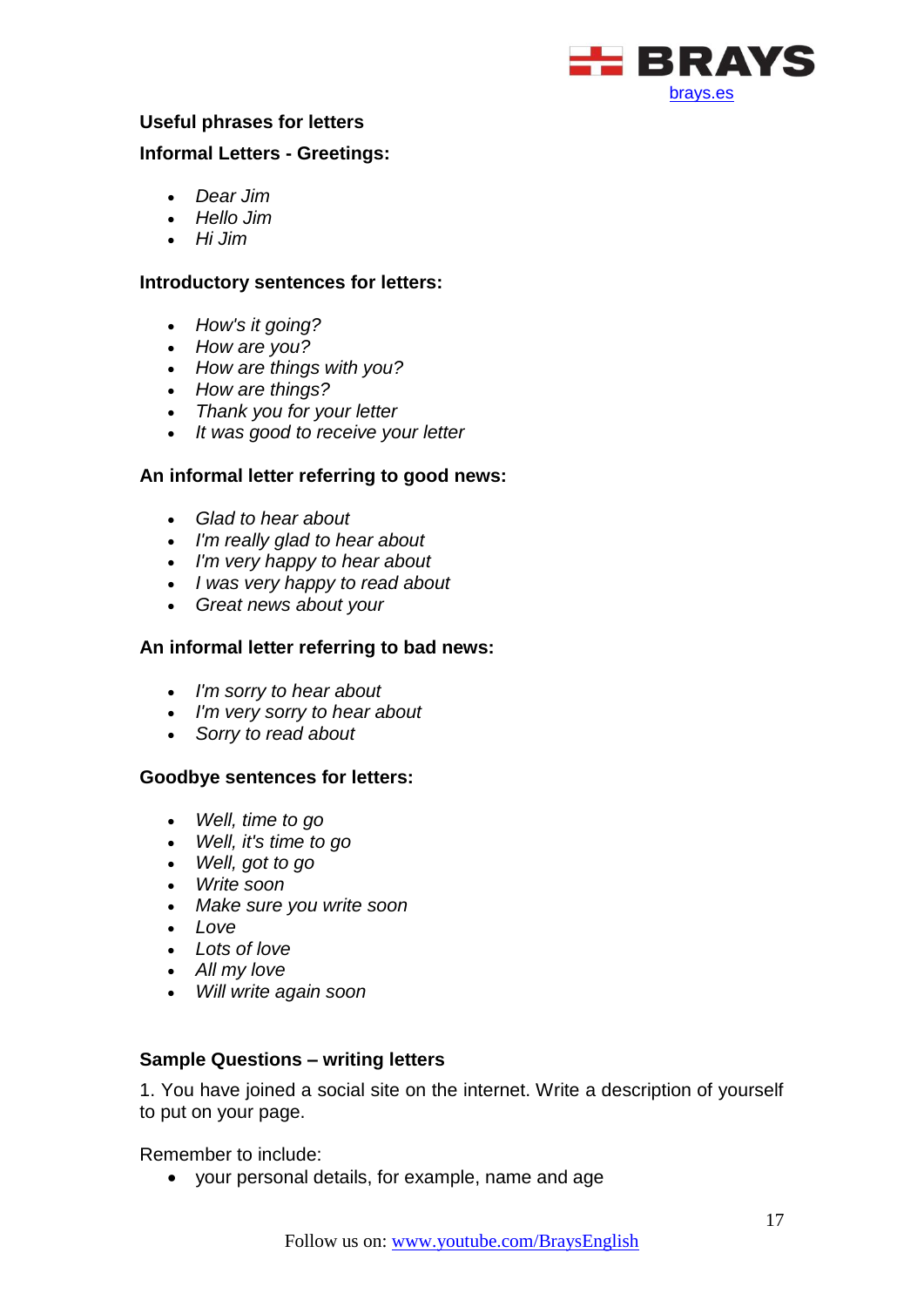

- what you do or study
- things you like doing

You can write **up to 100 words.**

2. You receive a letter from your penfriend, Susan. Part of it says:

Tell me all about the job you did during the school holidays.

Tell her about the following:

- where the job was
- what kind of work you did
- your workmates
- what you thought of it
- something unexpected that happened
- what you did

Write your **letter** in **up to 100 words.**

3. This is part of a letter you receive from an English penfriend.

*I wanted to buy some shoes this afternoon but I had to go shopping for food in the supermarket instead., which I detest. Do you like shopping? Are there any good shops near you?*

Write **a letter** answering your penfriend's questions. Write **up to 100 words.**

4. You receive a letter from a Scottish friend. Part of it says,

*At my school we have to wear a uniform. I hate wearing it. Tell me about the clothes you like and don't like wearing. What do you wear when you go out with friends at night?*

Write a **letter** to your penfriend in reply. Write **about 100 words.**

5. You receive a letter from your English penfriend, part of which says:

*I went riding my horse yesterday and then watched a fabulous documentary about eagles. I love all animals! How about you? Have you got a pet?*

**Write a letter in about 100 words** answering your penfriend's questions.

6. This is part of a letter you receive from an English friend.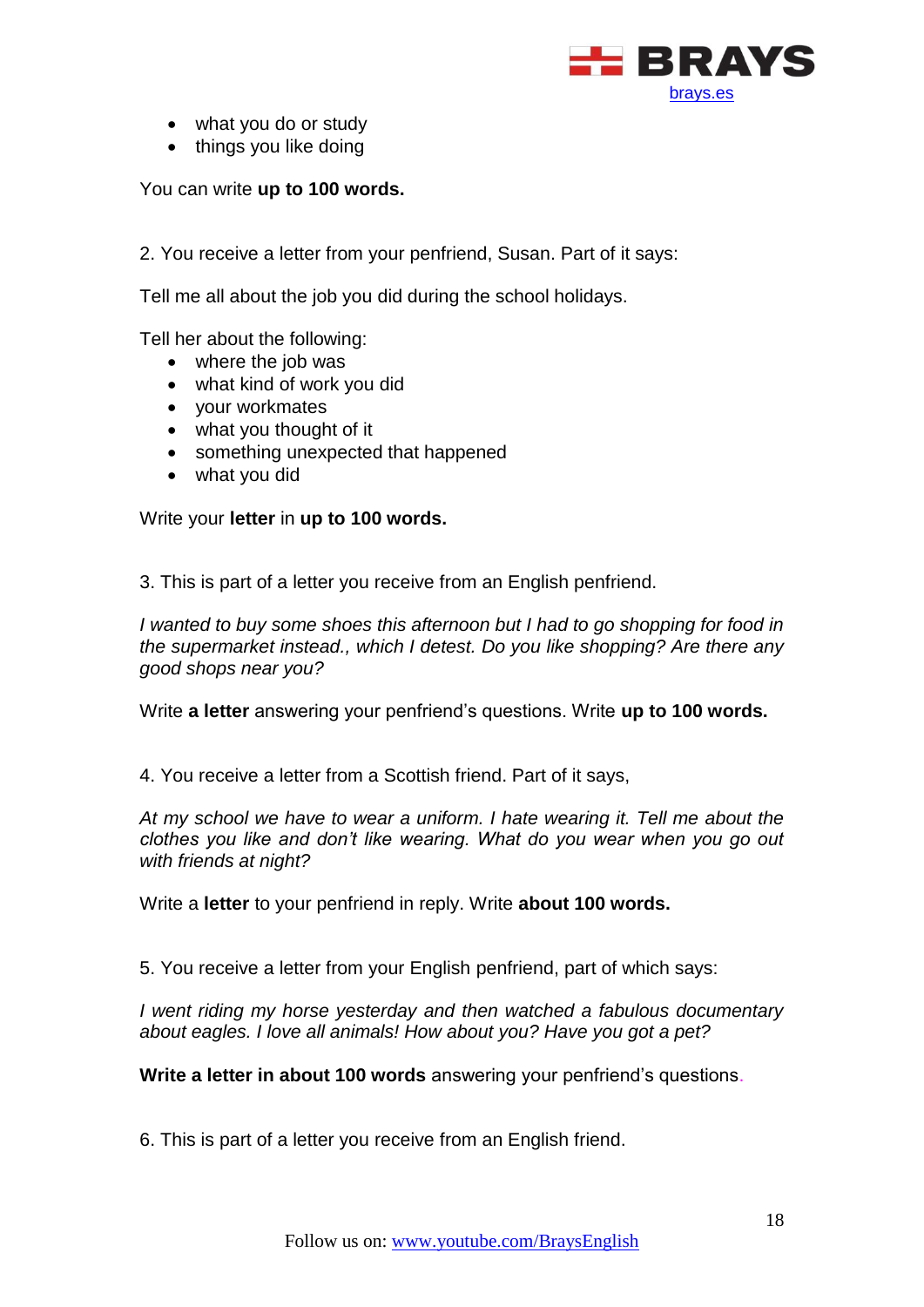

*I am ill in hospital. I feel awful and I'm really bored because I'm in bed all day. What can I do to make myself feel more cheerful? Tell me about that time that you were in hospital.* 

#### **Write your letter in about 100 words.**

7. This is part of a letter you receive from an Welsh penfriend.

*I'm coming to your area next month. Where can I go? I'm interested in sport, beautiful countryside and anything else you recommend.*

**Write a letter in about 100 words** telling your penfriend about places to visit.

8. This is part of a letter you receive from an American penfriend Laura. She is coming on an exchange visit to your school

*Can you tell me what a typical day will be like. What things will I like best about your school? Are there any things I won't like?*

**Write a letter in about 100 words** telling answering your friend's questions.

9. An English friend, Jack, is coming to stay in your town for a month. This is part of a letter he sends to you.

*I'm interested in all sorts of sports. Will I be able to join any clubs when I come? What sports are you interested in? Are there any famous sportsmen in your area?*

**Write a letter in about 100 words** telling answering your friend's questions.

10. An English friend, Dawn , is coming on a shopping trip to your town. This is part of a letter she sends you.

*Which are the best shops to go for clothes? Are there any really unusual shops and what do they sell? I want to buy presents for my parents. Can you suggest anything? Not too expensive of course.* 

**Write a letter in about 100 words** telling answering Dawn's questions.

<span id="page-18-0"></span>**Writing stories**

**Useful phrases**

**Time phrases:**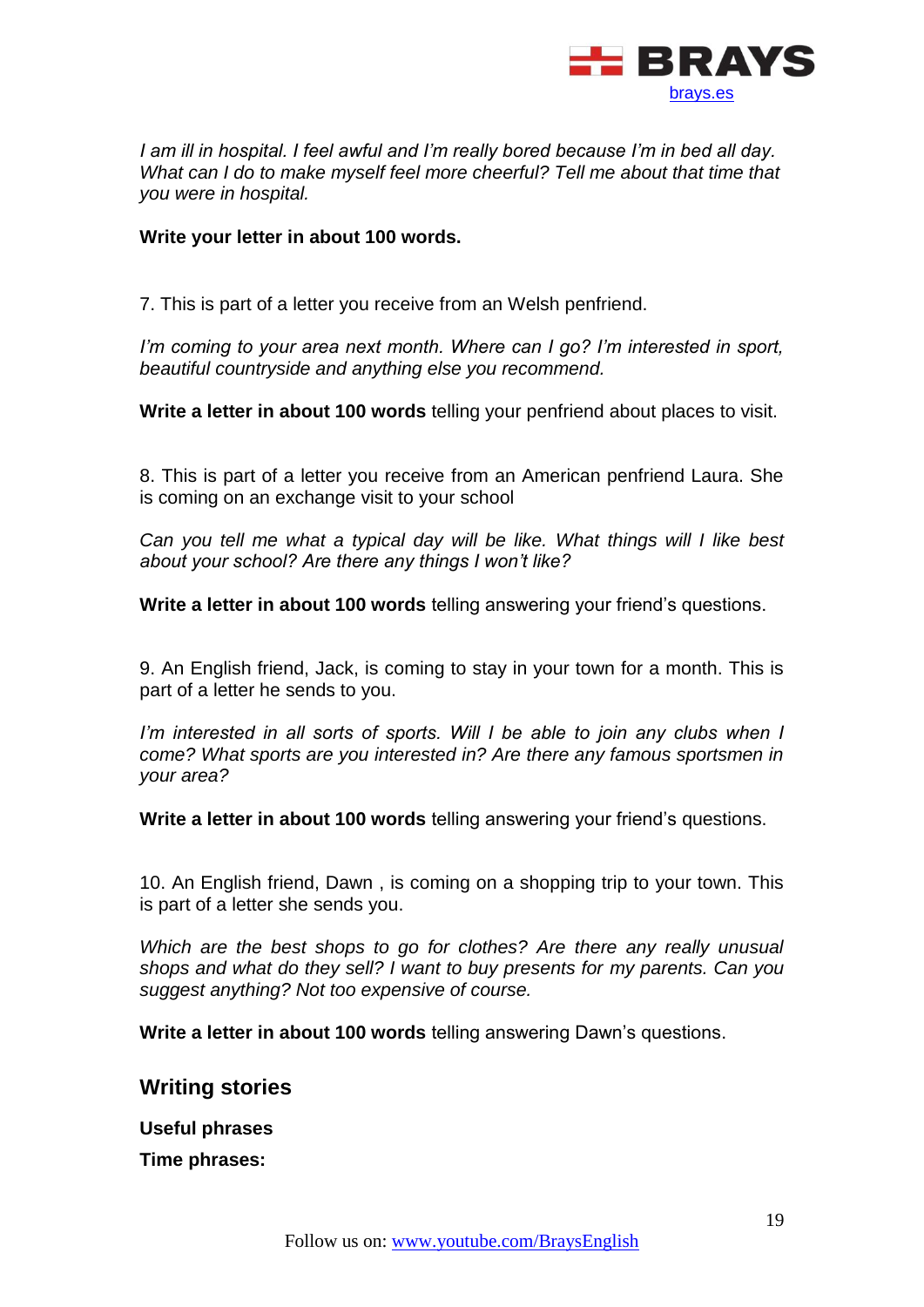

- *It all began*
- *Shortly afterwards*
- *Meanwhile*
- *Not long afterwards*
- *Some time later*
- *Later that day*
- *A little later*
- *Finally*
- *In the end*
- *Eventually*

#### **Phrases for dramatic effect:**

- *Suddenly*
- *All of a sudden*
- *Without warning*
- *Just at that moment*
- *Quite unexpectedly*

#### **Direct speech:**

- *"…..", said Fred*
- *"…..", shouted Fred*
- *"…..", screamed Fred*
- *"…..", whispered Fred*
- *"…..", announced Fred.*
- *"…..", thought Fred*
- *"…..", cried Fred*
- *"…..", promised Fred*

#### **Concluding stories:**

- *When it was all over*
- *In the end*
- *After everything that had happened*

# **Sample Questions – writing stories**

1. Your English teacher has asked you to write a story with the title:

#### *A day in the city.*

Write your story in about 100 words

2. Your teacher has asked you to write a story beginning with this sentence.

*When the taxi arrived Susan was ready, dressed in her very best clothes.*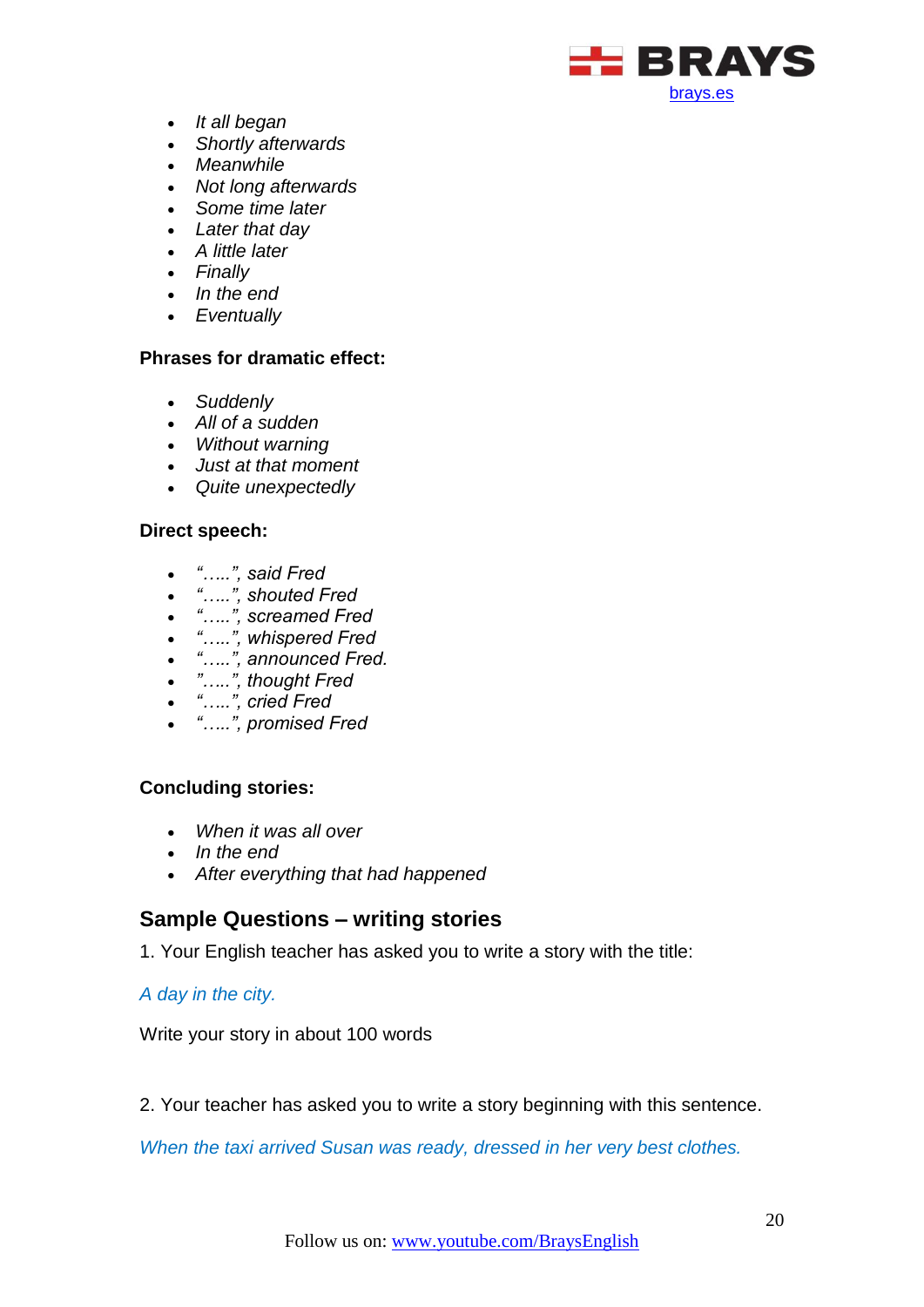

Write your story in about 100 words.

3. Your teacher has asked you to write a story beginning with this sentence.

*It was 5 in the morning and there was a knock at the door.*

Write your story in about 100 words.

4. Your teacher has asked you to write a story ending with this sentence.

*I woke up and realised it had all been a bad dream.*

Write your story in about 100 words.

5. Your teacher has asked you to write a story entitled.

#### *A frightening film*

Write your story in about 100 words.

6. Your teacher has asked you to write a story beginning with this sentence.

*John didn't know where he would get the money he needed.*

Write your story in about 100 words.

7. Your teacher has asked you to write a story with the title.

#### *A fabulous experience*

Write your story in about 100 words.

8. Your teacher has asked you to write a story with the title.

#### *A terrible day*

Write your story in about 100 words.

9. Your teacher has asked you to write a story beginning with this sentence.

*The train left the station at midnight.*

Write your story in about 100 words.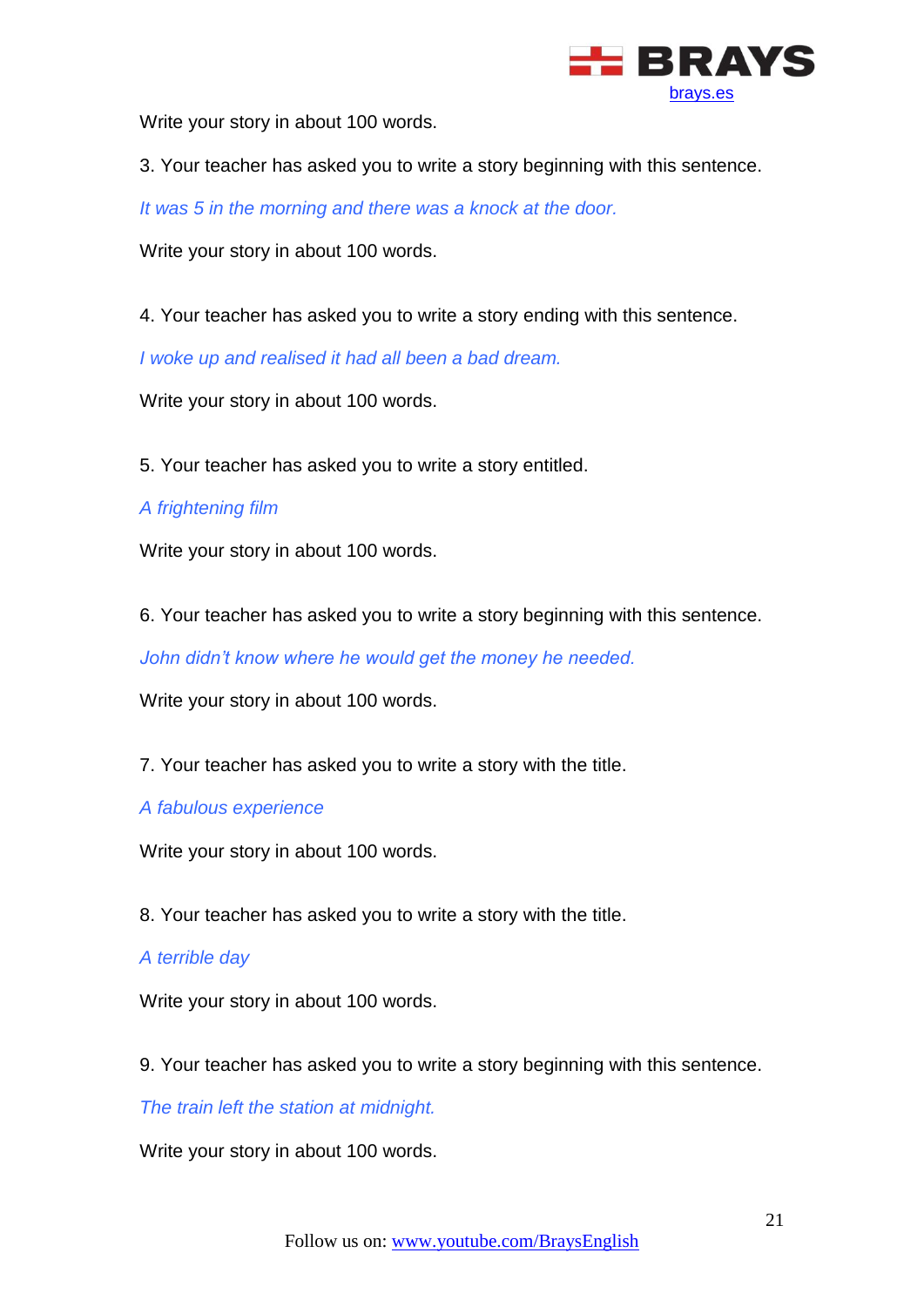

10. Your teacher has asked you to write a story ending with this sentence.

*I shall never make the same mistake again.*

Write your story in about 100 words.

# <span id="page-21-0"></span>**Writing Parts 1, 2 and 3**

Further practice for all parts of the writing paper [can be accessed here.](http://www.englishaula.com/en/pet-exam-writing-cambridge-preliminary-english-test-video-lessons-practice-tests-exercises.php)

### <span id="page-21-1"></span>**A complete reading and writing exam paper**

For all parts of the Reading and Writing paper can be [accessed here.](http://www.consolacioncaravaca.es/ProgramaBeda/data/docs/PET/PET_READWRITE.pdf) Unfortunately there are no answers. Teachers can use it in class, perhaps as an exam.

# <span id="page-21-2"></span>**Computer based tests from Cambridge English ....**

<span id="page-21-3"></span>.... [can be accessed here.](http://www.cambridgeenglish.org/exams/preliminary/preparation/)

# **5.Finally**

We at Brays hope that the information you have read helps you reach B1 PET level.

The fact that you have read this far should prove useful. But, obviously, the more you read and write, the better you become, especially if you have a good teacher to guide you.

To get the best from what you have read you need now to go to the next important stage:

- Select a question!
- **•** Answer it
- Ask a tutor to guide you through the correction
- Repeat the process
- Repeat again and again

The more practice and guidance you have, the better you will become.

If you don't have someone with a high level to guide you [then contact us.](http://brays.es/contacto) We will be happy to set you on the right path.

Remember also that there are lots of help on our website to help you improve your English.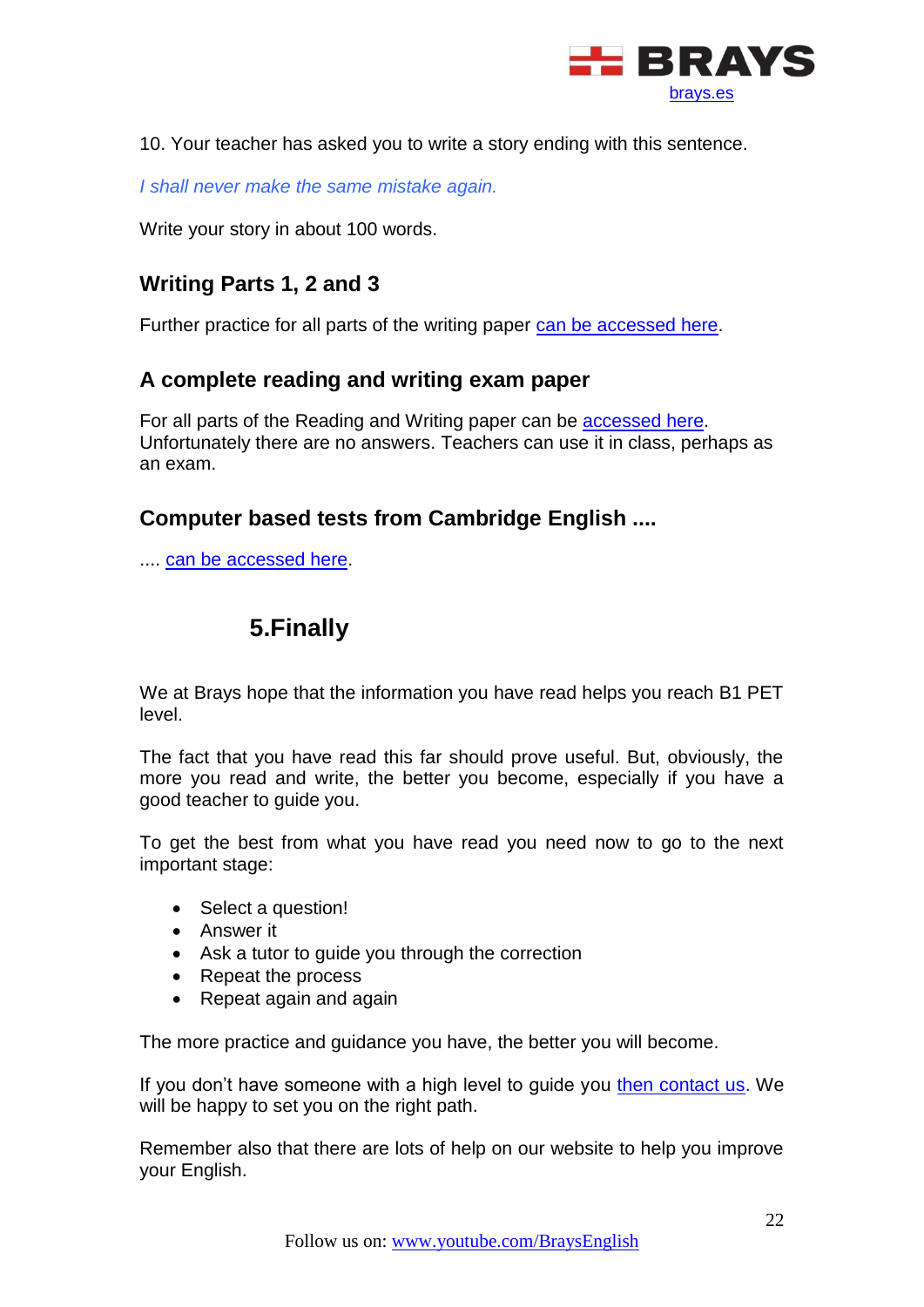

For free online ebooks and materials for all CEFR levels [click here.](http://brays.es/ingles-gratis-online/libros-para-aprender-ingles/)

To buy the best Complete Online PET or PET for Schools Course, with well over 100 hours of practice for all the parts of the exam  $+$  exam practice papers [click here.](https://brays.es/online/descripcion/)

Spanish speakers can **access this page**.

Every success with your exams and in life.

Enjoy your English,

Alan Bray

# <span id="page-22-0"></span>**Answers – Reading Part 1 (changing sentences)**

- *1. Are you a good basketball player?*
- *2. Are you interested in art?*
- *3. How old are you?*
- *4. Which school subject do you like best?*
- *5. How do you spell that?*
- *6. Each lesson is forty minutes long.*
- *7. How much does this book, cost, please?*
- *8. Spain is a wonderful country in my opinion.*
- *9. I agree with you about the weather.*
- *10. Mobile phones are very useful in my opinion.*
- *11. How about talking about the price first?*
- *12. Bill isn't strong enough to carry the box.*
- *13. In our school, not many students have curly hair.*
- *14. My sister likes milk chocolate better than dark chocolate.*
- *15. In our house, my father usually prepares dinner.*
- *16. My father told us to come home at 10.*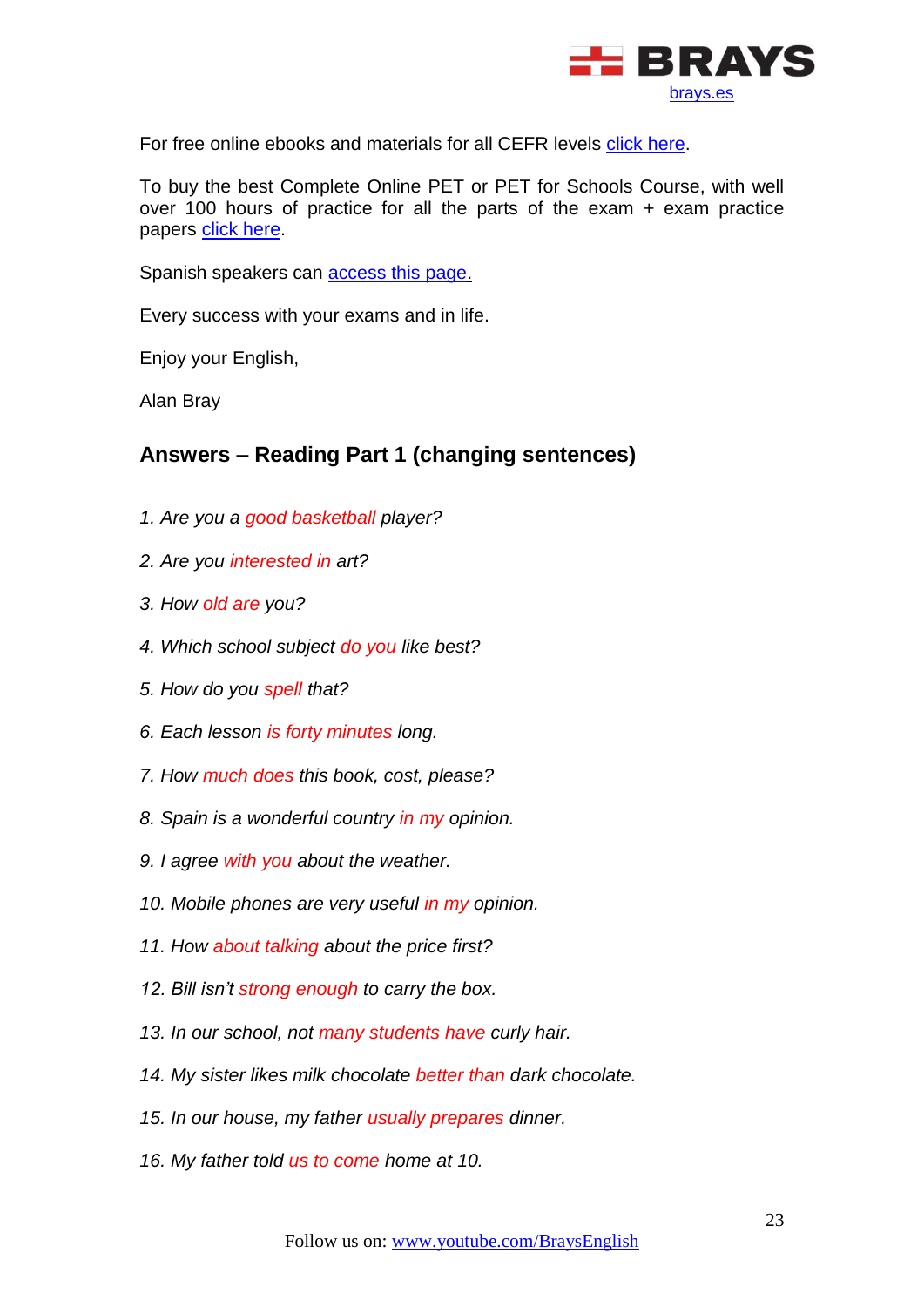

- *17. In the restaurant, Susan said, 'Can I have paella, please?'*
- *18..Mary said, 'Let's order a pizza.'*
- *19. Britain is a small island, so nowhere is far from the sea.*
- *20. Take water with you, if you're going for a long run.*
- *21. You won't find Zimbabwe unless you look at a map of Africa.*
- *22. I have been a policeman for five years.*
- *23. I have been in Spain since 2005.*
- *24. My mother said, 'Would you like an ice-cream?'*
- *25. Yesterday my photo was taken by a photographer.*
- *26. My bother's book isn't as heavy as mine.*
- *27. At first, understanding the rules will be difficult for you.*
- *28. I can't look for a job until I find accommodation.*
- *29. My sister and I have promised to write home.*
- *30. Last night I took a tablet, because my tooth was aching.*
- *31. My sister does exercise to keep fit to play in the basketball team.*
- *32. You'll never sleep well unless you stop drinking coffee in the evening.*
- *33. Stay in bed for a couple of days if you have (got) influenza.*

*34. You can't smoke in pubs in England.*

*35. With the earliest clocks, people used to tell the time by using the sun's shadow.*

*36. Old fashioned clocks weren't as accurate as modern ones are.*

*37. In Switzerland, they make the most famous clocks in the world.*

- *38. An alarm clock is helpful if (when) you need to wake up early.*
- *39. People without watches are often not in (on) time for appointments.*
- *40. My uncle thinks travelling by car is better than travelling by plane*
- *41. Internet confuses my dad.*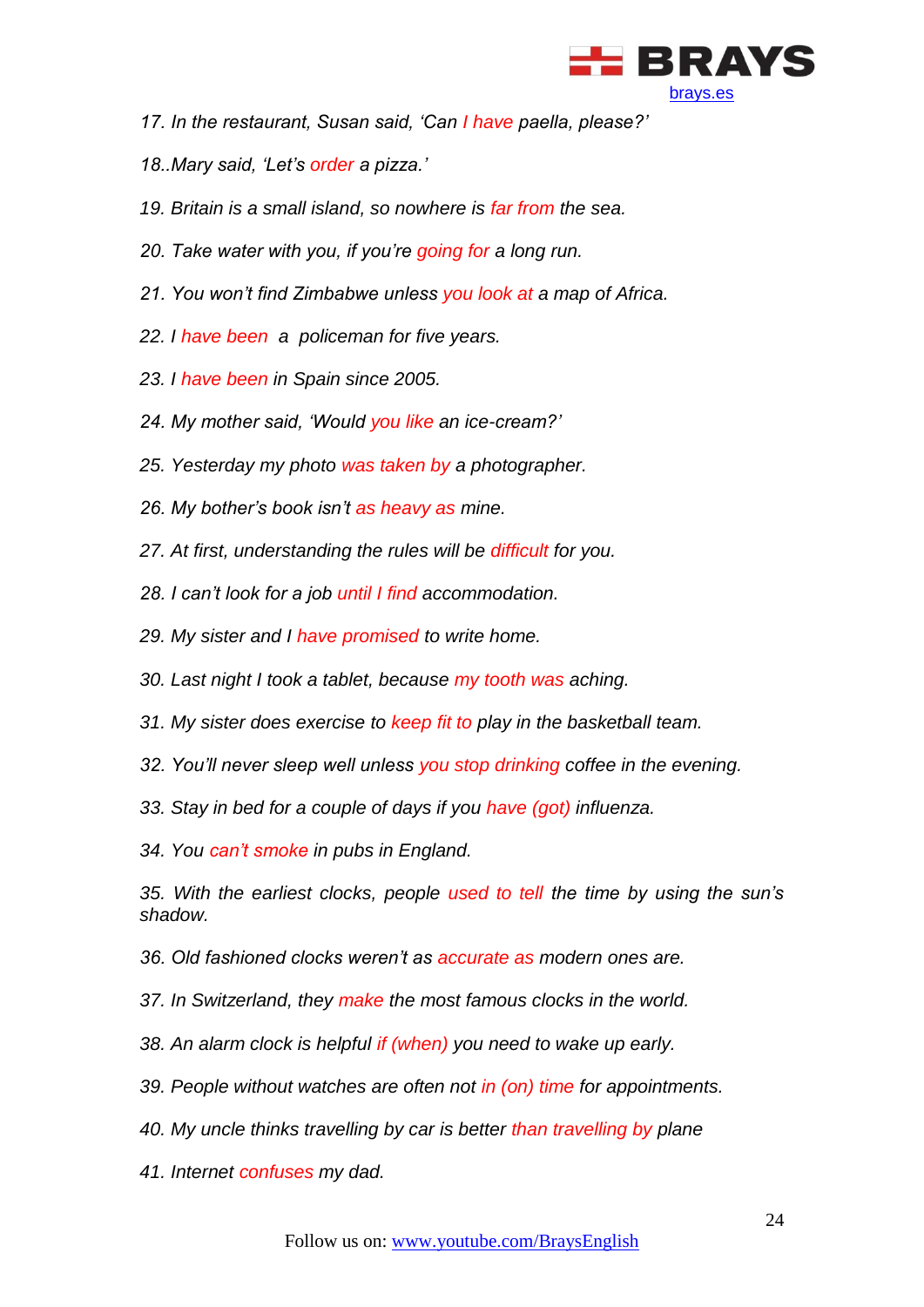

- *42. Who do these glasses belong to?*
- *43. I get tired when I read for too long.*
- *44. If I were you, I would (I'd) phone Sam up.*
- *45. My father told me not to burn the toast.*
- *46. Last year, bread was cheaper than it is now.*
- *47. It is often impossible to phone the school.*
- *48. Susan said, "How about you going to the shop?"*
- *49. In many shops you can pay by credit card.*
- *50. Smoking is forbidden (is not allowed) in pubs in England.*
- *51. I lent my brother my bike.*
- *52. This is the first play by Shakespeare he has seen.*
- *53. Shakespeare's other plays are not as long as this one.*
- *54. What is the price of the meal?*
- *55. I hope my brother gives me back my bike soon.*
- *56. This year is warmer than. last year was.*
- *57. What does it cost to go scuba diving.*
- *58. Do you know whose pen this is?*
- *59. Sam is good at swimming.*
- *60. Heavy boots make it difficult to run.*
- *61. The cost of a ticket for the match is 30 euros.*
- *62. Entrance for cup matches is cheaper than for league matches.*
- *63. You can watch the second team without paying.*
- *64. The team doesn't have foreigners any more.*
- *65. The new bar (was) opened last week.*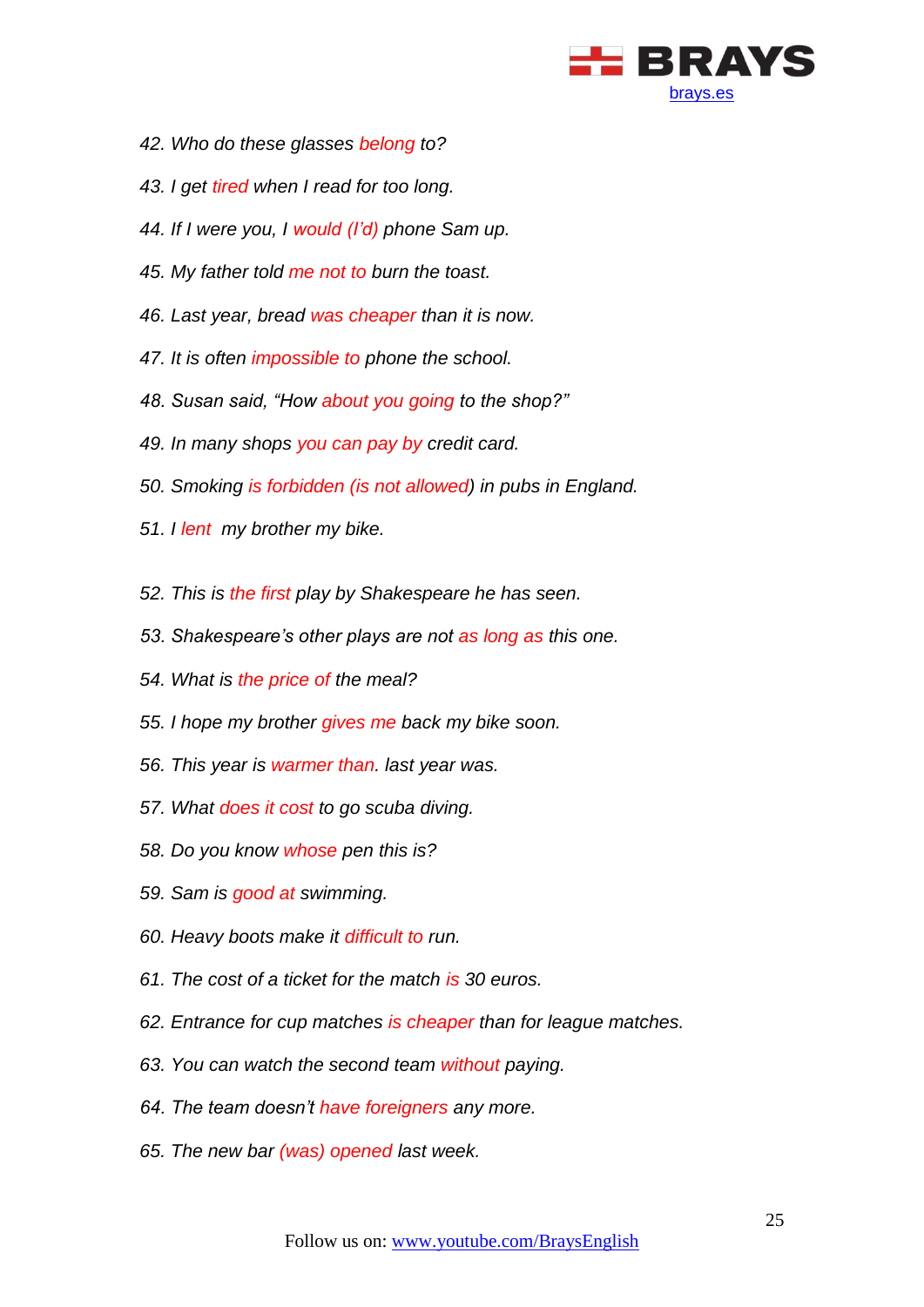

- *66. The criminal made his escape in a car.*
- *67. The teacher said she would let him off this time.*
- *68. I didn't know it was against the law to smoke in a restaurant.*
- *69. Not a lot of people in England speak Chinese.*
- *70. The bomb went off late last night.*
- *71. There were only a few people watching the film.*
- *72. I didn't recognize him until he took off his sunglasses.*
- *73. Make sure you have everything before you get off the plane.*
- *74. You should have gone to school today.*
- *75. John might have remembered to turn off the lights.*
- *76. We could have won the competition, but we didn't.*
- *77. I should have invited Sarah to the party.*
- *78. I'm really looking forward to Christmas.*
- *79. I would have seen the film if my TV hadn't been broken.*
- *80. We haven't got enough people to make a team.*
- *81. I'll get fat unless I stop eating a lot.*
- *82. If the weather's bad this weekend, we won't have a barbecue.*
- *83. Many people are annoyed by loud planes.*
- *84. A new shopping centre is going to be built here next year.*
- *85. Billions of emails are sent every day.*
- *86. Sandra was asked if she could come tomorrow.*
- *87. Bill was asked if he had any questions.*
- *88. Can you tell me where you are living at the moment.*
- *89. Could you explain why you (have) quit your job..*
- *90. I'd like to know what you said to the headmaster.*